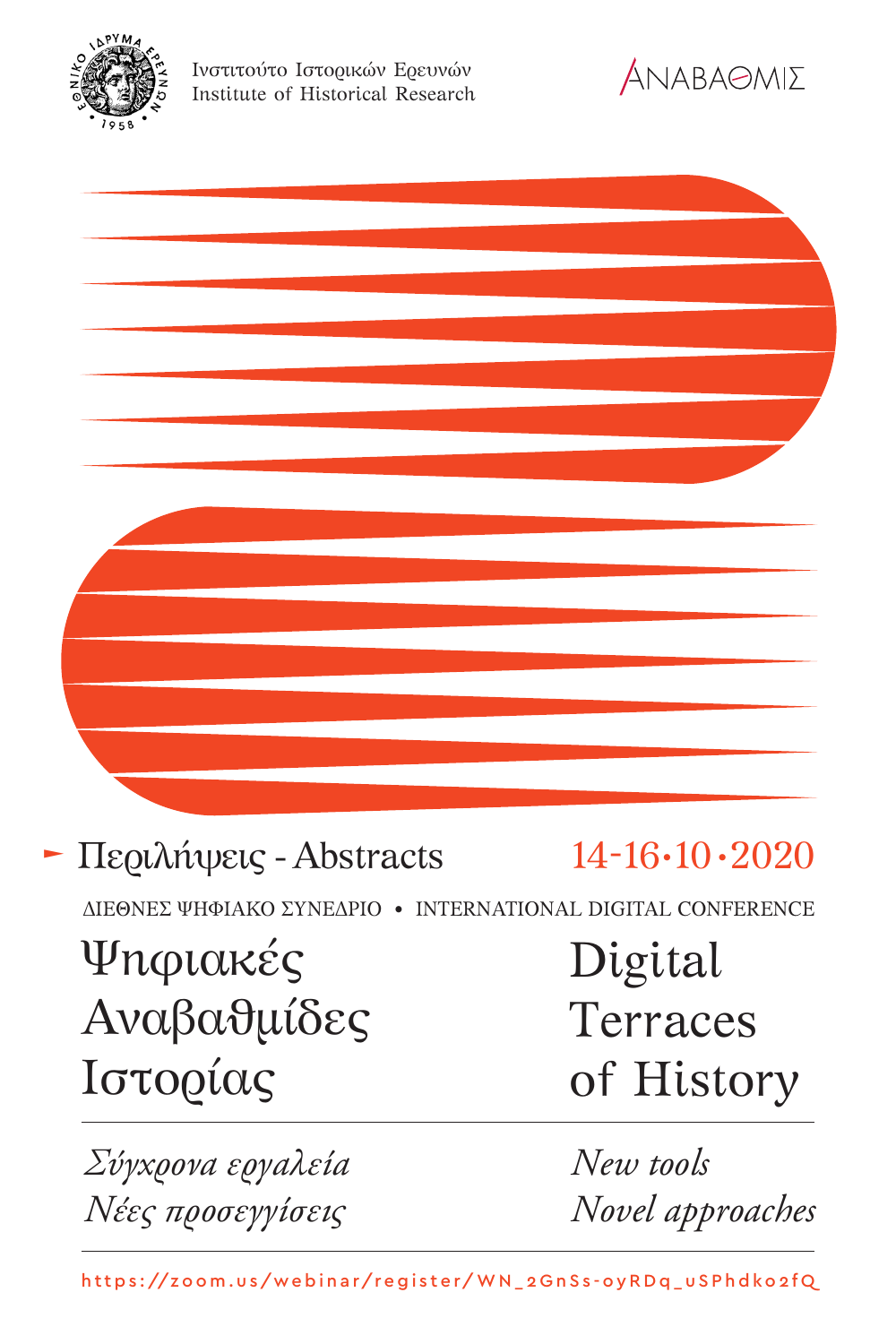Ινστιτούτο Ιστορικών Ερευνών (IIE) Εθνικό Ίδρυμα Ερευνών (EIE) Institute of Historical Research (IHR) National Hellenic Research Foundation (NHRF)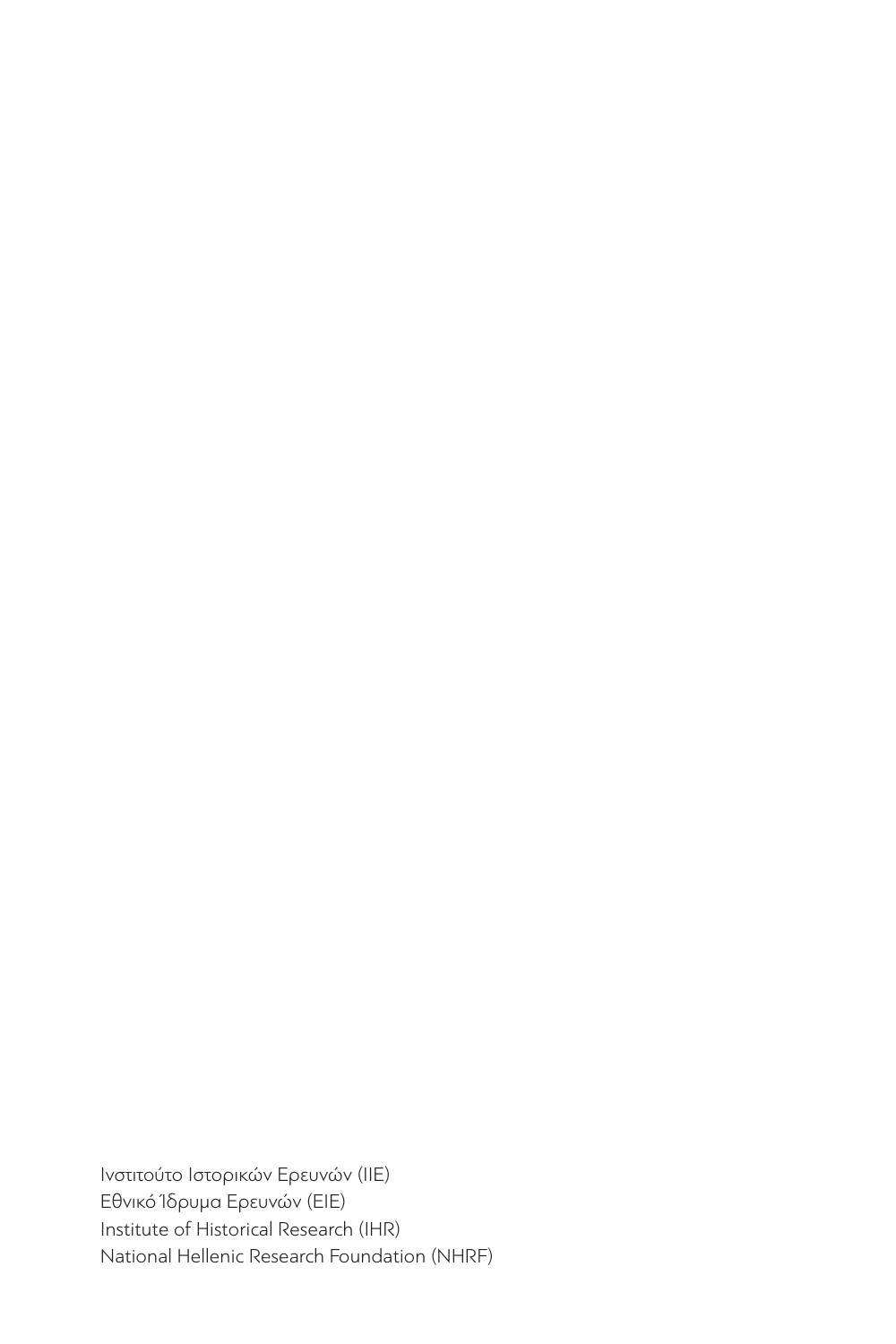# Περιλήψεις - Abstracts

‣ Roman and Italian 'Businessmen' in Greece: a Digital Mapping of Mobility and Economic Networks in the Mediterranean in the Hellenistic and Roman period Sophia Zoumbaki, Research Director, IHR/NHRF

The paper presents the project "Κινητικότητα και οικονομική μετανάστευση στη Μεσόγειο. Ιταιώτες και Ρωμαίοι «επιχειρηματίες» στον ελλαδικό χώρο/Mobility and economic migration in the Mediterranean. Italiote Greek and Roman businessmen in Greece", which examines the presence of numerous private Italians and Romans who moved from Italy to Greek mainland and the adjacent islands from the Hellenistic period onwards. The motivation of their mobility to the East and their temporary or permanent settlement in Greek poleis could vary (pilgrimage, cultural tourism, education in Athens, exile), but above all it was their search for profit.

Goal of the project is to collect in a systematic way the huge amount of evidence related to each one of the Italians and Romans who are attested in various sources (literary, epigraphic, archaeological) and to examine their profile, families, occupations, their networks wherever possible, their relations with the host communities and their contribution to the formation of the social and economic life of the Greek poleis under Roman rule.

For the implementation of the objectives of this project, a digital platform has been launched, where the research output is going to be offered in open-access to the scholarly community. This digital application includes a prosopographic data-base which registers every individual who is mentioned in written sources and can be identified with certainty or with good reasons as Roman or of Italian origin. Elaborated bibliography and commentary offer a review of the details which are known for each individual's life. Further, an interactive map visualizes the content of the prosopographic data-base, shows the origin of the individuals in Italy and their settlement in the East and displays professional, familial or other networks. Finally, the digital application includes synthetic studies on the topic of the project, which have been already published, facilitating thus further need of the users for additional bibliography. Links with other digital platforms with relevant content (e.g. epigraphic or numismatic sources) allow communication and complementarity within the increasingly evolving field of Digital Humanities.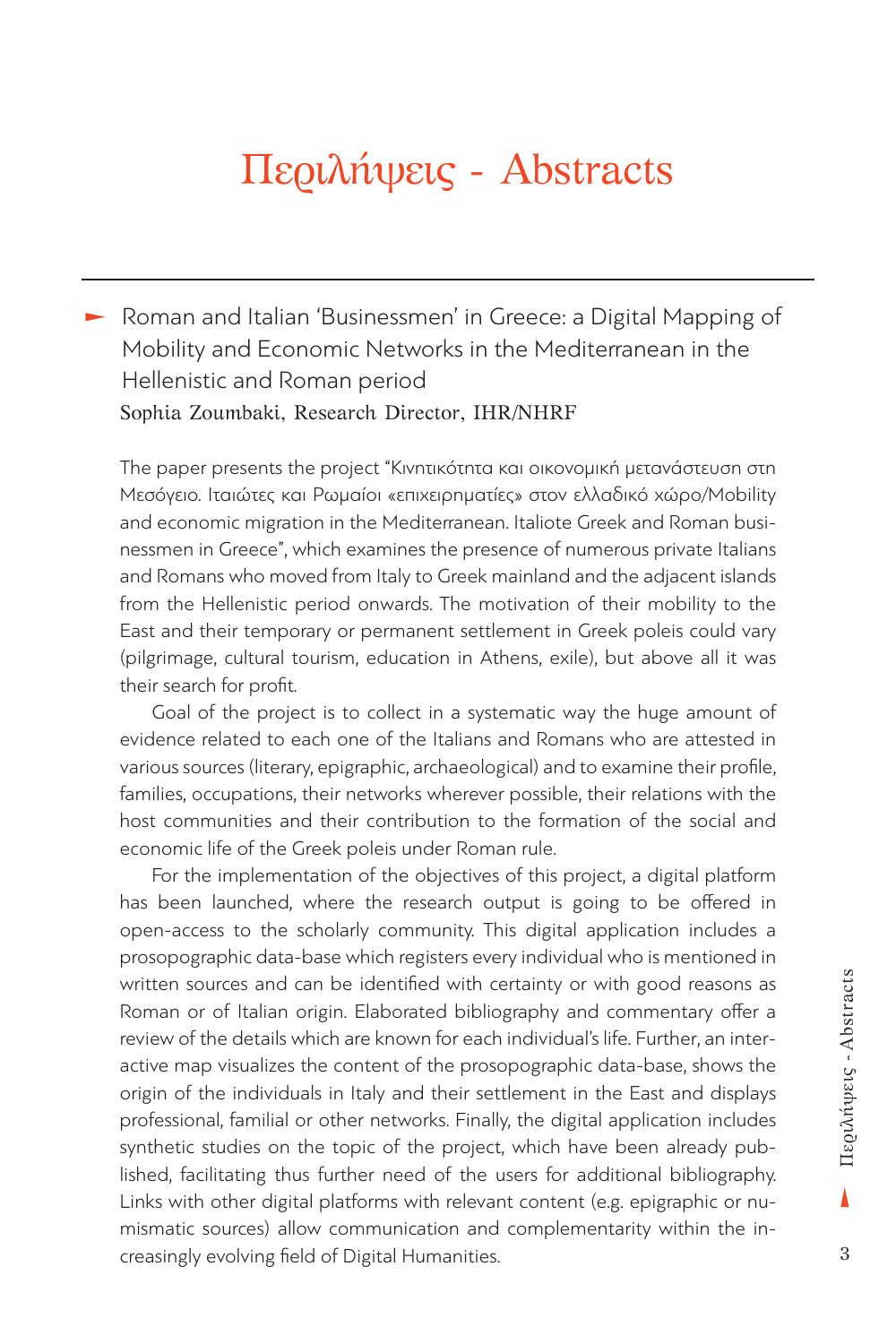## ► Orthodox and Unorthodox Digital Humanities: The Experience of Mapping the Historical Dialogue of Orthodox Christianity and Science Kostas Tampakis, Associate Researcher, IHR/NHRF

For the last ten years, the History and Philosophy Program of the Institute of Historical Research/ National Hellenic Research Foundation has utilized tools and techniques from Digital Humanities to map the historical relations between Orthodox Christianity and science. The first such project was NARSES (Nature and Religion in South-Eastern Europe), which run from 2013 to 2016. The second was Project SOW (Science and Orthodoxy all over the World), which run from 2016 to 2018, and which has been renewed for the more years, from 2020 to 2022. These projects used different databases as their backbone and faced different challenges in designing and implementing an open access approach. My presentation will focus on the experiences of a non-expert historian which was called to implement robust Digital Humanities platforms for the first time, and the lessons learned in doing so

 $\blacktriangleright$  Historians in the Age of Digital Humanities: Working with Apollonis, the Greek Research Infrastructure for the Arts and Humanities and Language Technology and Innovation Helen Gardikas-Katsiadakis, Researcher Emerita, Modern Greek History Research Centre, Academy of Athens

This paper will briefly present the origins, mission and main tasks of Apollonis, the Greek Research Infrastructure for the Arts and Humanities and Language Technology and Innovation. It will focus in particular on one of its two components, DARIAH-GR/DYAS. DARIAH-GR/DYAS was created in 2009 as the national branch of the European Research Infrastructure for the Arts and Humanities, DARIAH EU, and it is currently a network of six academic and research institutions, technology experts and content owners. The main aim of DARIAH-GR/ DYAS is to enhance and support digitally-enabled research and teaching across the arts and humanities in Greece. The paper will concentrate on those of its research principles and activities that are of particular interest to historians, a wide range of activities including digital services, training and education, dissemination and national and international networking. Finally, it will lay out the infrastructure's aims for the next phase of its operation.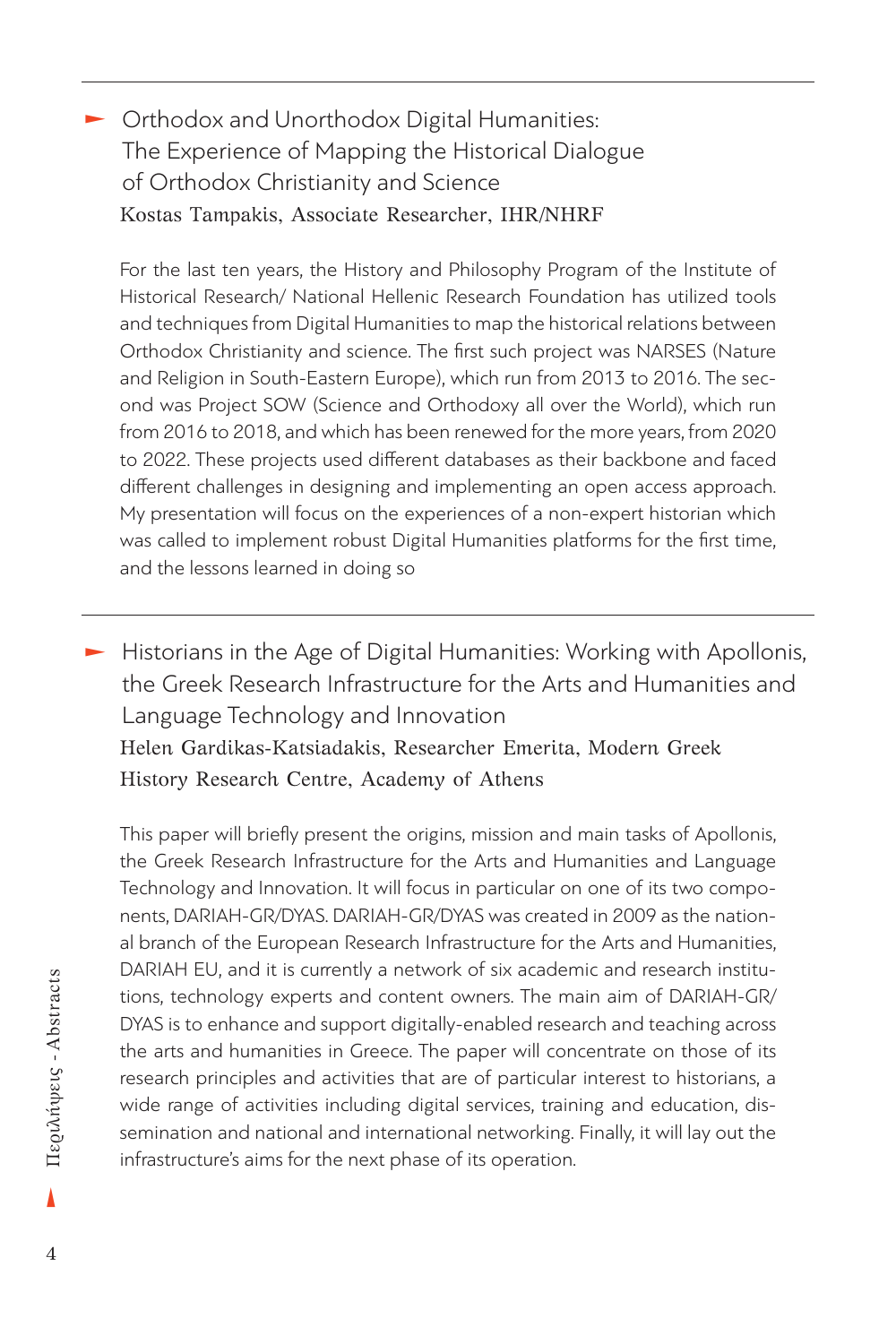## ‣ Participatory and Socially-engaged Research: Digital Literacy, Co-creation and Historical Reasoning for Students and Families Costas Papadopoulos, Assistant Professor in Digital Humanities & Culture Studies, Maastricht University

This presentation will discuss a technology-driven, team-based blended-learning activity that fosters student and multigenerational/family-based learning in the form an interactive and inquiry-based game. The premise of the activity is to encourage historical thinking and teach historical reasoning by placing participants in the position of researchers as they investigate primary source material, evaluate conflicting sources, and form new interpretations. "Played" over the course of two hours, a secondary school classroom or up to three generations work together to share knowledge and technical skills, utilising a sophisticated tablet-based interface, allowing them to be active generators of knowledge as opposed to passive recipients of information. This talk will discuss the design principles of the project and our findings from student- and family-based events in the context of socially-engaged research.

## • History 2.0: The Gamification of the Past Manolis Patiniotis, Associate Professor, Department of History and Philosophy of Science, National and Kapodistrian University of Athens

The subject matter of this presentation will be the new affordances provided by the digital means for the exploration of the past. For almost two centuries, academic history has been the meticulous examination of the (usually written) remnants of the past with a view to reconstructing the causal sequences that led to particular historical events. However, as a consequence of such an approach, a great part of the past was constitutionally lost. The possibilities that were not realized and, thus, not invested in the then future events were totally disregarded or just mentioned for the sake of historical complexity. We are even taught that "there is no if in history".

The assumption that will be made in this presentation is that history is both the realized and the canceled possibilities of the past. A most appropriate way to build such a perspective is to employ digital technologies that enable the reenactment of the potentiality of the past. Quite unexpectedly, these technologies have long been employed in the machines of phantasy: Historical games and Alternate Reality Games. Both genres have already initiated an active dialogue with history – or, maybe, have advanced and transformed an already existing one in the sphere of literature. What happens, then, when gaming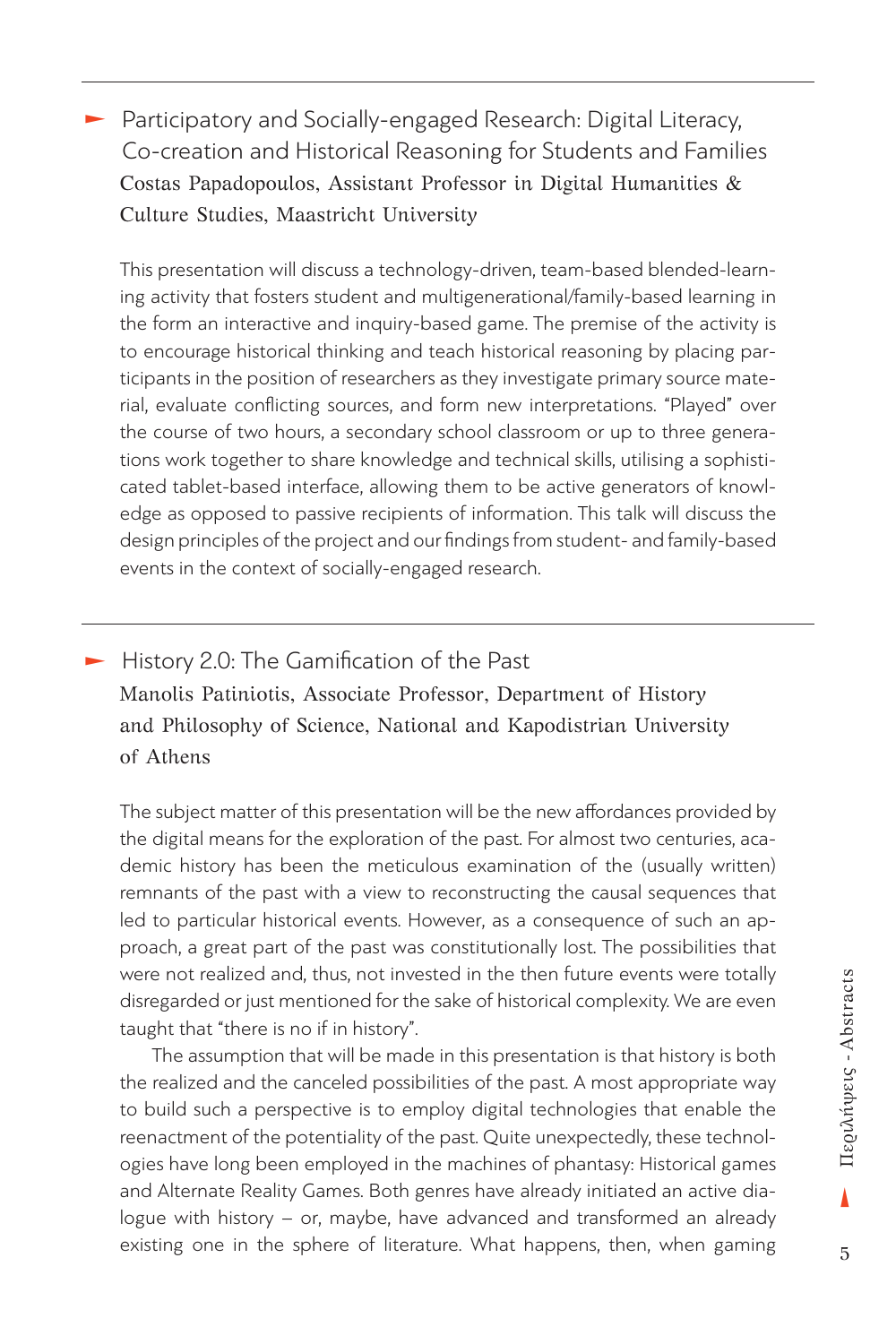crosses paths with the archive? Which are the historiographical challenges that arise from our ability to take advantage of the navigation techniques and the open-world maps of the virtual realms? How do these challenges affect the self-image and the disciplinary boundaries of academic history?

‣ Heurist 2020 - one system, many projects: a flexible data management system developed for and by Humanities scholars Ian Johnson, Heurist, Faculty of Arts and Social Sciences, University of Sydney Artem Osmakov, Heurist, Faculty of Arts and Social Sciences, University of Sydney

History generates large amounts of heterogeneous, richly related material whose recording and survival is both biased and haphazard. The challenge for digital history is to model, extract, manage and analyse data relevant to a specific research direction and/or the interests of a community (whether researchers or a broader public). The skills required are often orthogonal to the historian's research interests, professional assistance is expensive, failure lurks in the liminal space between researcher and IT specialist, and evolving requirements and future maintenance are treadmills which never stop.

In this paper we will outline the approach we have taken to building Heurist (HeuristNetwork.org), a free, Open Source data management service for the Humanities which solves many of these problems. We will illustrate the way that Heurist responds to researcher needs with examples drawn from the dozens of research databases running on servers in Australia, Greece, France and Germany.

Heurist is the outcome of 15 years development directly informed by the needs of a wide variety of Humanities research projects. As a result, it is agnostic and flexible, handling projects from archaeological excavations, through historical analysis and prosopography, to book history and contemporary sociology. NHRF recently converted more than 20 legacy databases to Heurist for consistency and longevity, and other institutions are considering similar moves.

Heurist is web-based and requires no installation and no programming, allowing researchers to build and manage their own databases (which can be interatively modified throughout the life of a project) and to build interactive websites populated directly from their data. A complete database application and website can be built in as little as half a day, a complex project in as little as a week. Heurist provides shared infrastructure and development which reduces costs, reduces risk, and provides ongoing maintenance; as long as there are active projects supporting the service, legacy projects and websites remain viable within it.

Free Heurist services are immediately available to researchers via a number of institutions, notably the University of Sydney (the home institution) and Huma-Num in Europe. Other institutions can download the source code and run their own private or public Heurist service.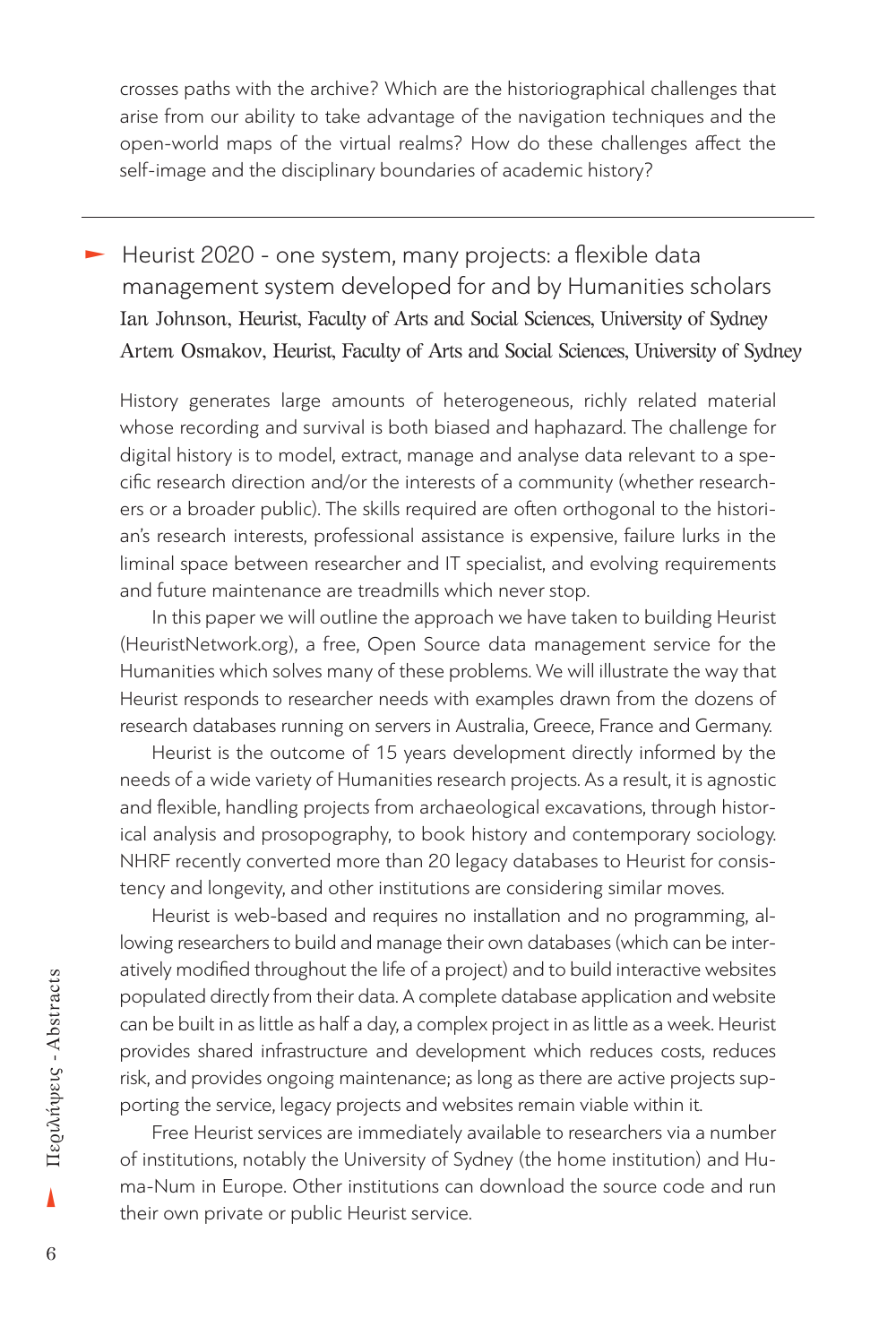## ‣ "Kyprios Character": Concept and Update of a Website on the History, Archaeology and Numismatics of Ancient Cyprus Evangeline Markou, Senior Researcher, IHR/NHRF

The website "Kyprios Character" was created in 2015 in the Institute of Historical Research of the National Hellenic Research Foundation; since then, it is continuously updated with content.

The website is bilingual (Greek and English) and offers, amongst others, original scientific papers on the history, archaeology and numismatics of Ancient Cyprus, and a complete bibliography of Cypriote numismatics (1836- 2014).

The visitor can access through the website an original database that comprises c. 800 silver coins minted by the kings of Cyprus during the Archaic and Classical periods, kept in numismatic collections in Greece and abroad. The descriptions of the coins are enhanced by images, coin legends, parallels of similar coin types and relevant bibliography.

The present communication will focus:

- a) in the platform's presentation (creation, interconnections, methodologies of open access tools and data)
- b) in the additions performed on the website in the framework of "Anavathmis"
- c) in the possibilities that the website offers to the specialists and to the general public,
- d) and in the future objectives regarding data and content updates.

► Documentary Corpora Between Past and Present: The Online Supplements to the Epigraphic Corpora from Upper Macedonia and Beroia Εlena Martín González, Postdoctoral researcher, IHR/NHRF Paschalis Paschidis, Research Director, IHR/NHRF

Epigraphic corpora are invaluable tools for the study and understanding of the ancient world. Their inevitably long gestation and the continued appearance of new material, however, do not conform with the scholarly need for comprehensive and up-to-date collections on epigraphic data for each particular area, the result being that epigraphic corpora become outdated almost by the time they are published. In the context of the project Anabathmis, therefore, we chose to remedy the growing need for the periodical update of the evidence contained in 'traditional' print corpora by producing comprehensive supplements, in the form of freely accessible e-books, for the two earliest corpora published by the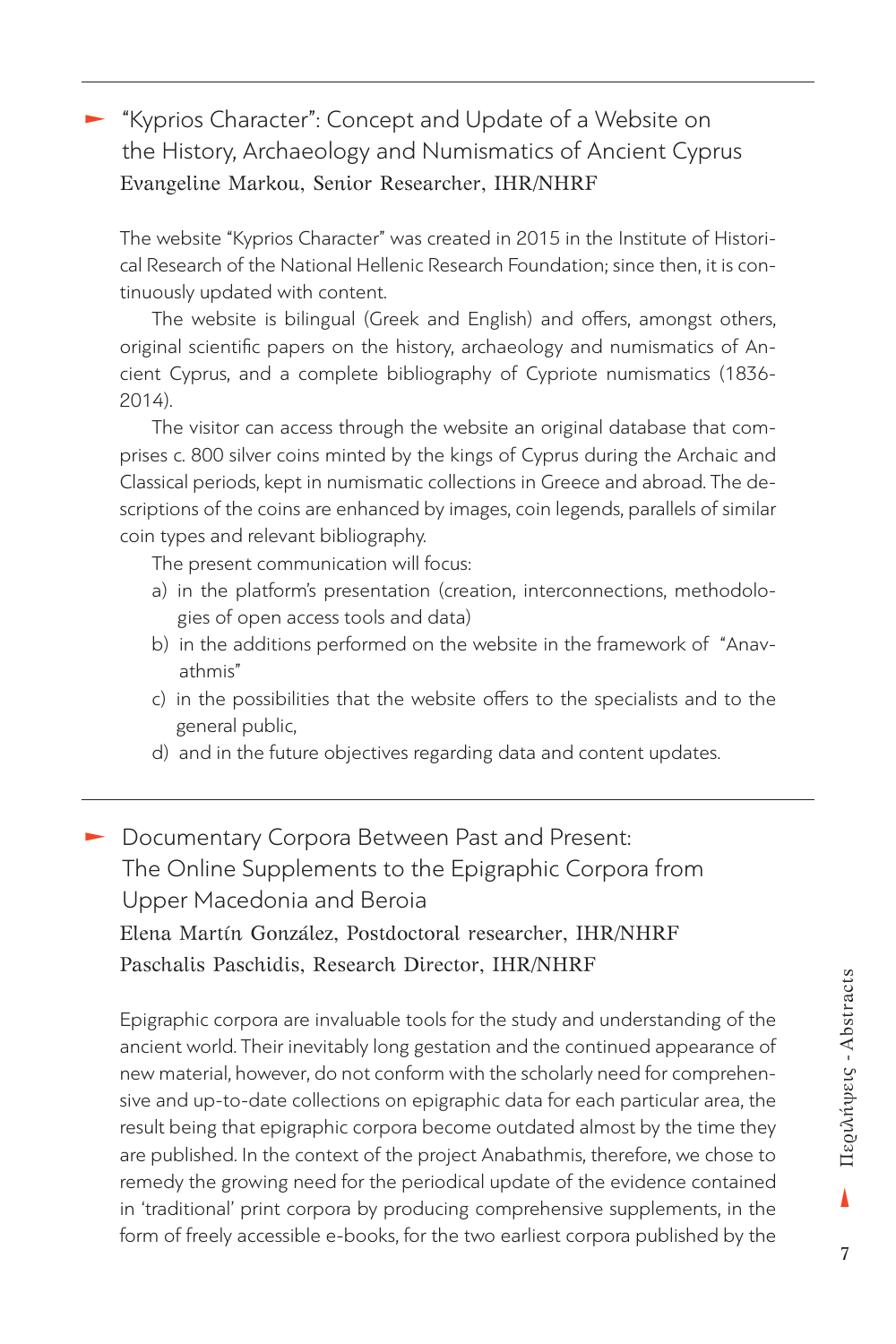IHR/NHRF, containing the Greek and Latin inscriptions of Upper Macedonia and Beroia. These supplements include all new texts, updated bibliographical information and commentary on old texts, and translations for all texts. In this presentation we describe the structure and the rationale of these supplements, meant as examples of bridging the past and the future of corpora of documentary evidence.

‣ Το Άγιο Όρος στην ψηφιακή εποχή: Η «Αθωνική Ψηφιακή Κιβωτός» ως πλαίσιο αναφοράς για έργα ψηφιοποίησης και τεκμηρίωσης αρχειακών συλλογών

Νίκος Λιβανός, Φιλόλογος/Ιστορικός, Επιστημονικός Συνεργάτης ΙΙΕ/ΕΙΕ

Κατά την τελευταία δεκαετία, ένας μεγάλος αριθμός έργων εκπονήθηκε στην Ελλάδα, κυρίως με τη χρηματοδότηση της Ευρωπαϊκής Ένωσης, με σκοπό την ψηφιοποίηση και τεκμηρίωση αντικειμένων με αρχαιολογική αξία. Ένα από τα μεγαλύτερα τέτοια έργα είναι η «Αθωνική Ψηφιακή Κιβωτός» η οποία ολοκληρώθηκε πρόσφατα με δυο εκατομμύρια διακόσιες χιλιάδες (2.200.000) ψηφιακές λήψεις όλων των κατηγοριών υλικού, που περιλαμβάνουν έγγραφα, χειρόγραφους κώδικες, παλαίτυπα, φορητές εικόνες, έργα μικροτεχνίας και μεταλλοτεχνίας, έργα κεντητικής, νομίσματα, αντικείμενα λαογραφίας και έργα κεραμικής και γλυπτικής. Στην ανακοίνωση αυτή θα περιγραφούν οι προκλήσεις που αντιμετώπισαν οι συντελεστές του έργου, και θα αναπτυχθούν προβληματισμοί που θα μπορούσαν, ενδεχομένως, να ληφθούν υπόψιν σε παρόμοια μελλοντικά έργα, με έμφαση στην ψηφιοποίηση και τεκμηρίωση εγγράφων.

‣ Παροχή πρωτογενών ιστορικών πηγών στην ερευνητική κοινότητα μέσα από το έργο «Αναβαθμίς». Η βάση δεδομένων «Κείμενα μεταβυζαντινών εγγράφων του Αγίου Όρους» Ζήσης Μελισσάκης, Κύριος Ερευνητής, ΙΙΕ/ΕΙΕ

Τα μεταβυζαντινά έγγραφα των αθωνικών αρχείων αποτελούν θησαυρό πρωτογενών πηγών, σε μεγάλο βαθμό άγνωστο και ανεκμετάλλευτο, για ποικίλα θέματα που ξεπερνούν κατά πολύ τα όρια του Αγίου Όρους. Έως σήμερα προγράμματα ψηφιοποίησης κατέστησαν γνωστά πολλά από τα έγγραφα αυτά, προσφέροντας περιγραφή τόσο της μορφής τους όσο και του περιεχομένου τους. Εκείνο όμως που απουσιάζει είναι η δημοσίευση των ίδιων των κειμένων τους, στην οποία στοχεύει η παρούσα βάση δεδομένων. Στην ανακοίνωση μετά από μία συνοπτική παρουσίαση του περιεχομένου και της δομής της βάσης θα δοθεί βάρος στην ανάπτυξη της προβληματικής που μας απασχόλησε κατά τη συγκρότησή της, στις λύσεις που δόθηκαν και στις σκέψεις για μελλοντικές επεκτάσεις της.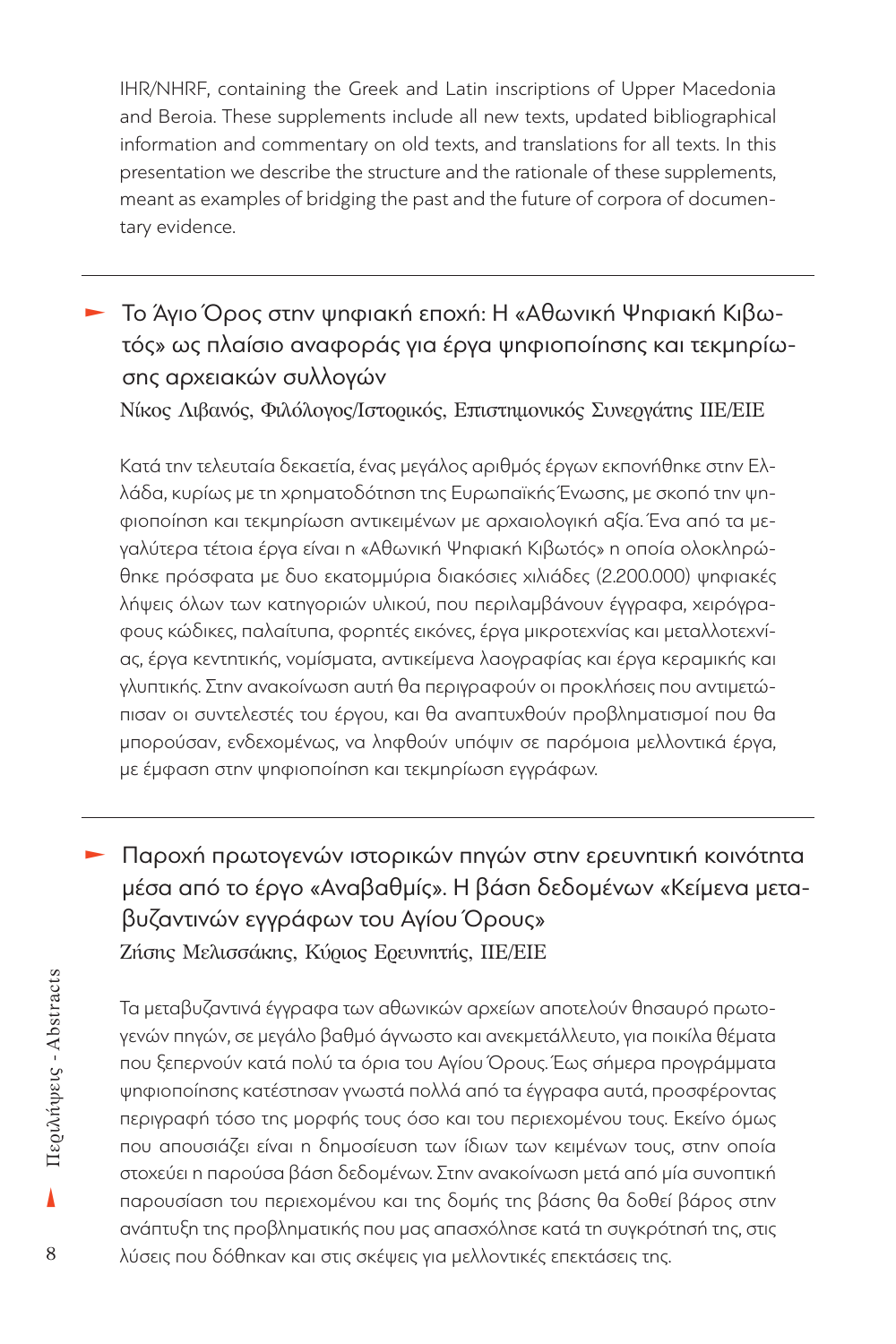## ‣ Οικονομία, περιβάλλον και τοπίο: συνδυαστική αξιοποίηση οθωμανικών απογραφών (1572, 1833) και βρετανικών χαρτογραφικών αποτυπώσεων (1883) της Κύπρου

Αντώνης Χατζηκυριάκου, Πάντειο Πανεπιστήμιο και Stanford University

Η ανακοίνωση εξετάζει τις δυνατότητες αξιοποίησης των εργαλείων Γεωγραφικών Συστημάτων Πληροφοριών για τη συνδυαστική ανάλυση ποσοτικών και χαρτογραφικών πηγών για τη διερεύνηση της σχέσης οικονομίας, περιβάλλοντος και τοπίου στο μακρύ ιστορικό χρόνο της Κύπρου. Η έρευνα στηρίζεται κατά βάση σε τρεις πηγές: (α) την πρώτη και μοναδική οθωμανική λεπτομερή φορολογική απογραφή της Κύπρου του 1572, (β) την ad hoc κτηματολογική απογραφή του 1833, και (γ) στην πρώτη νεωτερικού τύπου τριγωνομετρική χαρτογραφική αποτύπωση της Κύπρου μεγάλης ακρίβειας που έγινε από τους Βρετανούς το 1883. Παρά το ότι και οι τρεις πηγές αποτελούν για διαφορετικούς λόγους την καταγραφή μιας ιδιαίτερης στιγμής του αγροτικού και αστικού τοπίου της Κύπρου και άρα οι όποιες γενικεύσεις είναι πολύ δύσκολες, ο πλούτος των δεδομένων που μας παρουσιάζουν παραμένει εξαιρετικά σημαντικός για την κατανόηση της αγροτικής οικονομίας του νησιού.

‣ Αρχειακές πηγές και ιστορικά δεδομένα εν κινήσει: Η ψηφιακή δημόσια ιστορία ως νέα μορφή επικοινωνίας της επιστήμης Χρήστος Χρυσανθόπουλος, Υποψήφιος Δρ. Πανεπιστημίου Πατρών, Συνεργάτης ΙΙΕ/ΕΙΕ

Οι ιστορικοί συστηματικά ασχολούνται με την έκδοση αρχειακών πηγών και την έρευνα γύρω από συγκεκριμένα ιστοριογραφικά ερωτήματα, η οποία συνήθως καταλήγει σε ένα επιστημονικό άρθρο ή μονογραφία. Το διαδίκτυο τα τελευταία 20 χρόνια έχει δημιουργήσει ένα νέο πεδίο επικοινωνίας των ιστορικών σπουδών με το ευρύ κοινό μέσα από τη δημοσιοποίηση μεγάλου όγκου αρχειακών πηγών και δεδομένων. Όμως, τι αλλάζει στη μεθοδολογία των ιστορικών όταν καταπιάνονται με το ευρύτερο πεδίο της ψηφιακής δημόσιας ιστορίας και παράγουν ψηφιακές εκδόσεις/προϊόντα; Η παρούσα ανακοίνωση στοχεύει να αναδείξει και να παρουσιάσει τις βασικές προϋποθέσεις που είναι αναγκαίο οι ιστορικοί να εντάξουν στην προβληματική τους, πριν την έναρξη του ερευνητικού τους σχεδίου, με στόχο την δημιουργία «πετυχημένων» ερευνητικών προγραμμάτων ιστορίας με έντονο ψηφιακό αποτύπωμα και ισχυρό κοινωνικό αντίκτυπο. Μεταξύ άλλων, στην ανακοίνωση πρόκειται να συζητηθούν σημεία όπως η οριοθέτηση της διάχυσης της ιστορικής έρευνας, η ανίχνευση των ακροατηρίων, η ενθάρρυνση της συμμετοχής, η επιδραστικότητα της ανοικτής επιστήμης και η αναδιαμόρφωση των παραδοσιακών επιστημονικών προϊόντων.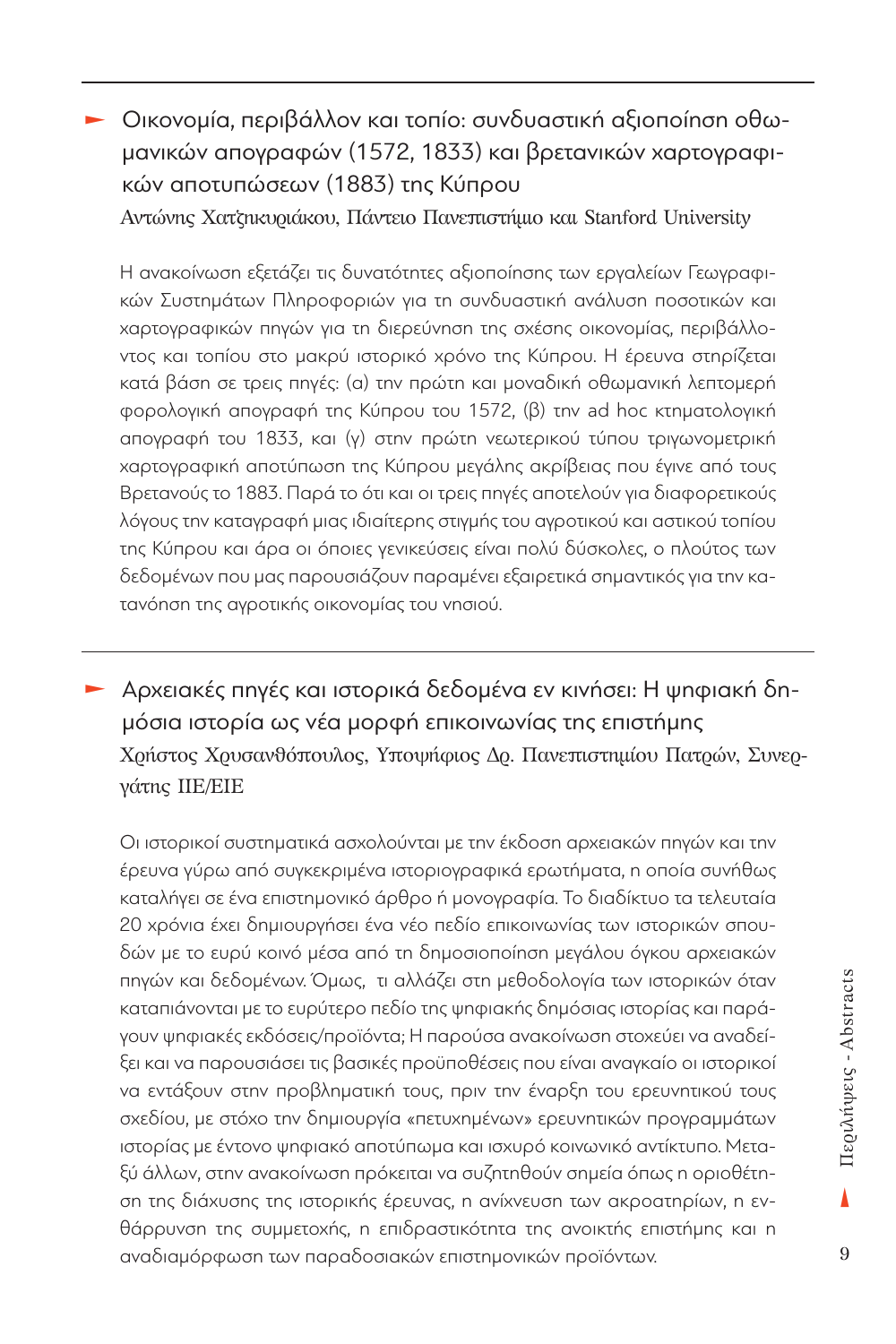## ‣ Why go digital? Reflections on the digital recording of Byzantine books Niki Tsironis, Byzantinist, IHR/NHRF, Associate in Byzantine Studies, Centre for Hellenic Studies - Harvard University

This presentation focuses on the empirical assessment of digital databases concerning the Byzantine book. Evidence is drawn from the various usages of digital records in research and education. The usage of digital records in various contexts proves the usefulness of digital databases and explores the multiple usages of digital technology for the sharing of basic research in applications that may ensure the future of humanities and the connection between basic research in humanities and modern society needs.

The paradigm that will be used in this presentation comprises visual records of representations of books in Byzantine and Post-Byzantine art and their analysis with reference to their individual characteristics but also their use in iconography for the transmission of messages in various registers and for various scopes.

The synthetic approach of this material enabled by digital platforms allows us to explore the unprecedented dynamics of digital technology in applications in humanities.

In this way, the paradigm employed will demonstrate the possibility of constructing cognitive cultural networks in the Middle Ages in Byzantium and the Western European areas exemplifying interconnections and relations as well as the function of culture in the transmission of values pertaining the aesthetic and ideological preconceptions of societies during the Middle Ages.

## $\blacktriangleright$  Μαγειρεύοντας στο Βυζάντιο/Cooking in Byzantium: Η Βάση Δεδομένων «Χρυσόθεμις/Chrysothemis» Ηλίας Αναγνωστάκης, Ομότιμος Διευθυντής Ερευνών, ΙΙΕ/ΕΙΕ

Ο Ευστάθιος Θεσσαλονίκης σε επιστολή του περιγράφει αναλυτικά μια ειδική παρασκευή παραγεμιστού φαγητού, μια συνταγή, που την ονομάζει Χρυσόθεμιν και που, όπως λέει, έτσι αποκαλούν αυτό το έδεσμα, αυτό το όψον, οί τῶν ὄψων δαίδαλοι, οι μάγειροι, οι παρασκευαστές, οι δημιουργοί των πολύπλοκων και περίτεχνων φαγητών. Επιλέχτηκε, λοιπόν, το Χρυσόθεμις, που αποτελεί ένα γαστρονομικό άπαξ, ως ονομασία αυτής της Τράπεζας δεδομένων μόνον για τις σκευασίες, μάλιστα των βυζαντινών μαγειριών, τους τρόπους παρασκευής τροφών, και όχι των τροφίμων στο Βυζάντιο. Στην τράπεζα «Χρυσόθεμις» λημματογραφούνται βυζαντινά φαγητά, υλικά και προϊόντα που χρησιμοποιούνται στα διαφορά εδέσματα. Κάθε λήμμα αποτελείται από διάφορα πεδία: α) το όνομα ή τα ονόματα του λήμματος, β) τα αποσπάσματα των σχετικών πηγών με παραπομπή στην πηγή, γ) τα σχόλια (ορισμένα μάλιστα συνιστούν εκτενείς μελέτες, σχεδόν μονογραφίες, όπως π.χ. τα λήμματα άρτύω, ίχθύς, κρέατα, μαγειρεία-μάγει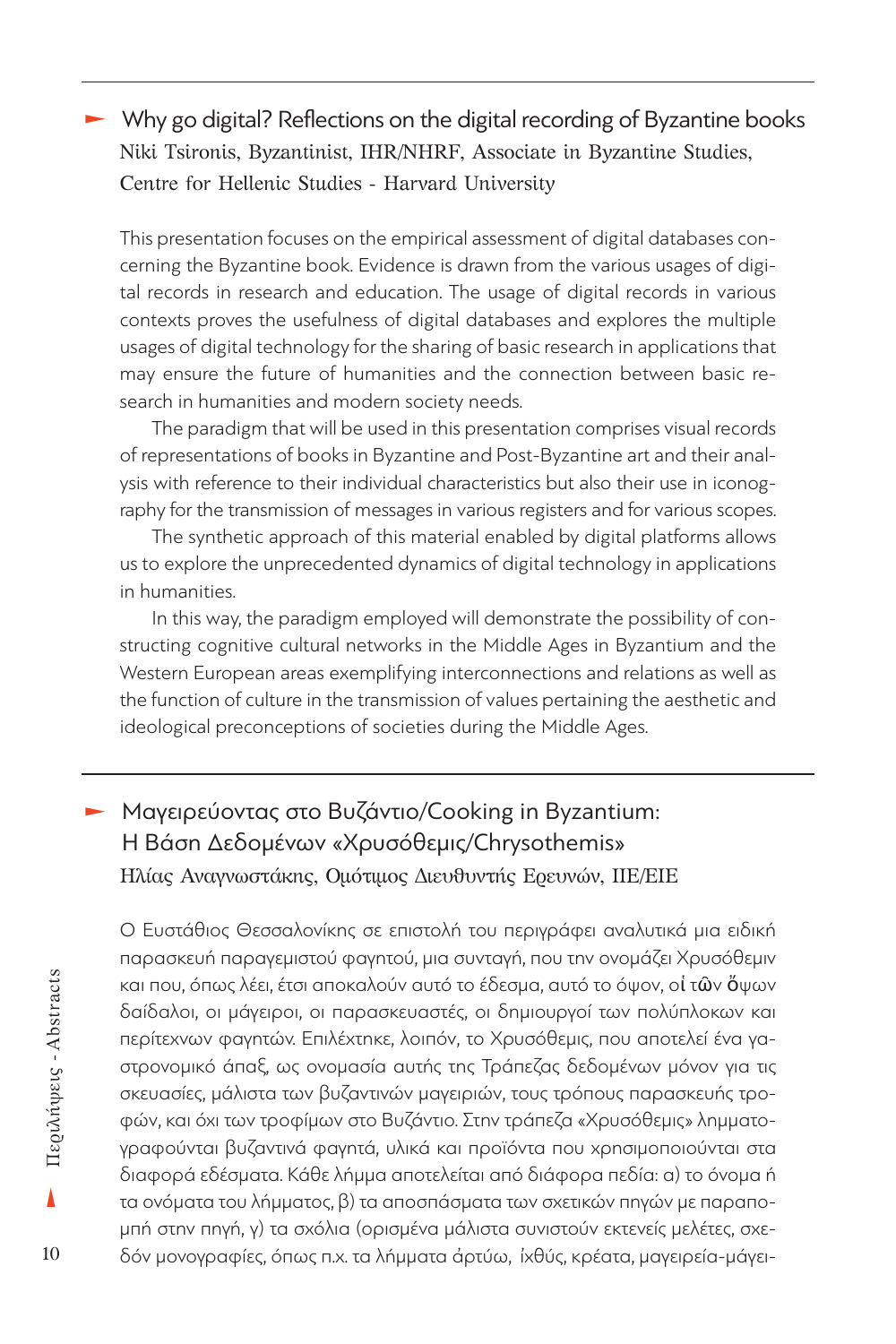ρος), δ) την βιβλιογραφία, ε) τόπο και χρόνο, στ) Ορολογία. Όροι τρόπου και είδους παρασκευής, ζ) εικονογράφηση. Χάρη στις πληροφορίες αυτές μπορεί κανείς να ερευνήσει το επίπεδο ζωής της κοινωνίας της εποχής και να προχωρήσει σε συγκρίσεις όχι μόνο μεταξύ των διαφόρων κοινωνικών στρωμάτων, αλλά επίσης και μεταξύ των διαφόρων εθνικών και θρησκευτικών ομάδων εντός και πέραν των συνόρων της Βυζαντινής Αυτοκρατορίας.

## ‣ Η προσωπογραφία του Ελληνοβενετικού κόσμου. Τα πρόσωπα του 13ου αιώνα: Η πρόκληση της δομημένης πληροφορίας Χαράλαμπος Γάσπαρης, Διευθυντής Ερευνών, ΙΙΕ/ΕΙΕ

Στόχος της Βάσης Δεδομένων είναι η καταγραφή όλων των προσώπων που έζησαν ή έδρασαν κατά τη διάρκεια του 13ου αιώνα στις βενετικές αποικίες του ελληνικού χώρου, ξεκινώντας από την Κρήτη και συνεχίζοντας με την Μεθώνη, την Κορώνη και τα Κύθηρα. Η πρόκληση στην περίπτωση αυτή δεν είναι μόνο η συγκέντρωση των προσώπων μέσα από το πλήθος των εκδεδομένων και ανέκδοτων, αρχειακών κυρίως, πηγών και η ανάδειξη μιας συγκεκριμένης κοινωνίας, αλλά κυρίως η μεθοδολογία, ο τρόπος δηλαδή που οι πληροφορίες για τα πρόσωπα αυτά δομούνται ως μεταδεδομένα. Η δόμηση αυτή μπορεί εντέλει να καθορίσει, τόσο από την πλευρά του επιμελητή της Βάσης Δεδομένων όσο και από την πλευρά του χρήστη, τον στόχο του ίδιου του εργαλείου, αλλά και την ιστορική οπτική.

‣ Οι πολιτικές διαδρομές των πρώτων Ελλήνων βουλευτών: οργάνωση της ιστορικής πληροφορίας με ψηφιακά εργαλεία Μαρία Αρβανίτη, Υποψήφια Δρ. Νεότερης Ιστορίας ΕΚΠΑ, Συνεργάτις ΙΙΕ/ΕΙΕ Βαγγέλης Σαράφης, Υποψήφιος Δρ. Ιστορίας ΕΚΠΑ, Συνεργάτης ΙΙΕ/ΕΙΕ

Η Ελληνική Επανάσταση πέρα από το πολεμικό σκέλος, έθεσε και τα θεμέλια της δημοκρατικής αντιπροσώπευσης εδραιώνοντας μία δημοκρατική πολιτική παράδοση που αποτέλεσε κληρονομιά για το νέο ελληνικό κράτος. Το πρόγραμμα «Αντιπρόσωποι των Εθνοσυνελεύσεων και Βουλευτικό», που εκπονήθηκε από το Εθνικό Ίδρυμα Ερευνών σε συνεργασία με τη Βιβλιοθήκη της Βουλής, ανέδειξε τους παραστάτες που εξελέγησαν στο Βουλευτικό Σώμα (1822-1826), μέσα από τη βιογραφική τους τεκμηρίωση, και συγκέντρωσε τους πληρεξουσίους που συγκρότησαν τις τέσσερις πρώτες Εθνοσυνελεύσεις (1821-1827). Με αφετηρία την ανάγκη για μία αυτοματοποιημένη τροφοδότηση της ψηφιακής πλατφόρμας και για τη δυναμική οργάνωση και διασύνδεση των πληροφοριών που συγκεντρώνονταν για τις ανάγκες του έργου, επιλέχθηκε η χρήση του ψηφιακού εργαλείου Heurist. Με αφορμή την εμπειρία μας από τη δόμηση και οργάνωση της ιστορικής πληροφορίας στη συγκεκριμένη βάση δεδομένων, απαντώντας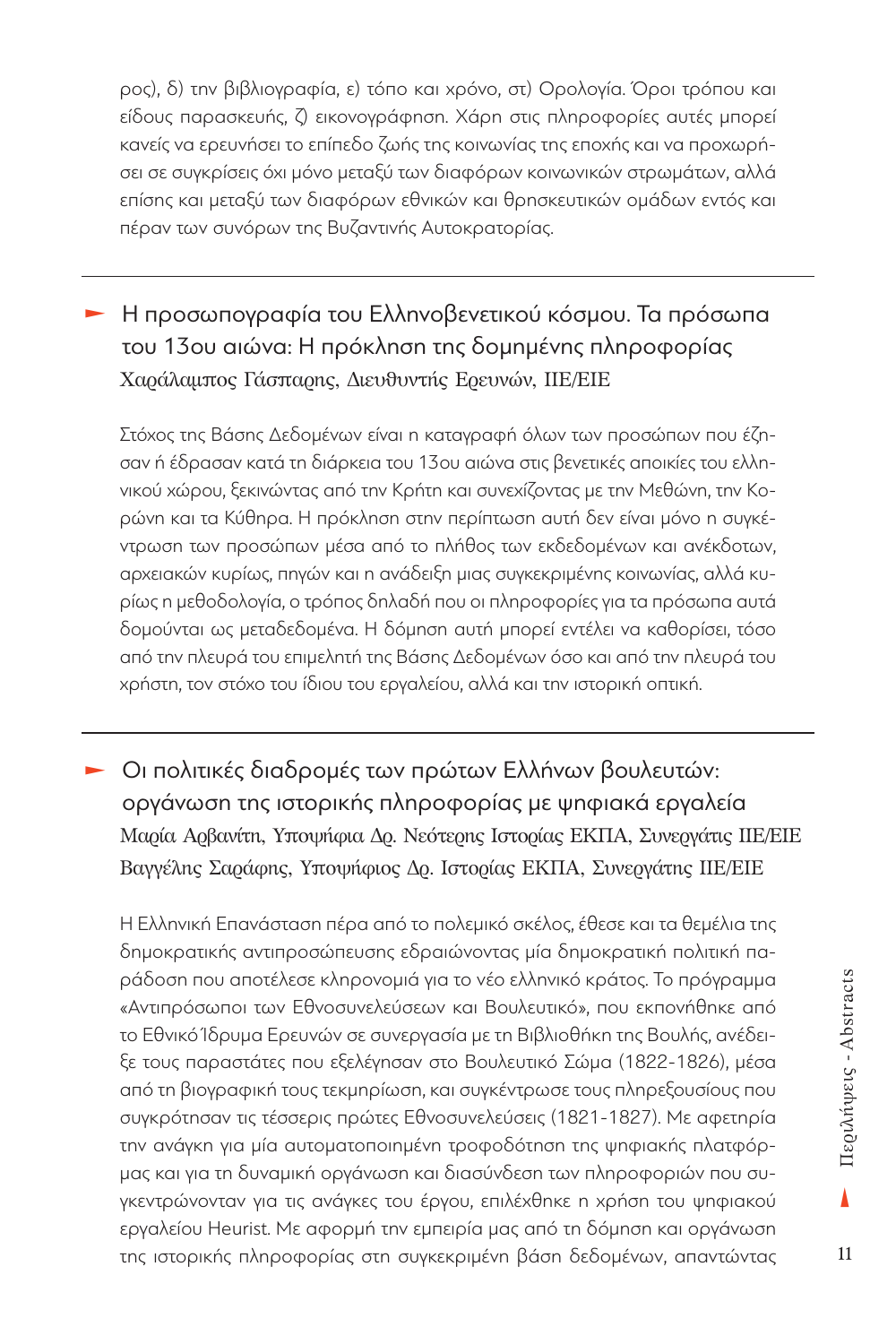σε προϋπάρχοντα ερευνητικά ερωτήματα που αναδιαμορφώθηκαν στη συνέχεια, θα αναλυθούν ζητήματα που σχετίζονται με τη χρήση των ψηφιακών εργαλείων στην ιστορική έρευνα ως προς την οργάνωση και διεξαγωγή της έρευνας και τελικά την παρουσίαση των ερευνητικών αποτελεσμάτων. Επίσης, πηγαίνοντας τη συζήτηση ένα βήμα πιο πέρα, θα θιγεί το ζήτημα της δυνατότητας προσαρμογής μίας ήδη ολοκληρωμένης βάσης δεδομένων, ώστε σε δεύτερο χρόνο να απαντηθούν νέα ερωτήματα τα οποία δεν είχαν τεθεί κατά την πρώτη επεξεργασία.

## ‣ Μια προσπάθεια θεματικής ψηφιακής προσωπογραφίας. Πολιτισμικοί διαμεσολαβητές, 19ος-20ός αι. Σοφία Ματθαίου, Κύρια Ερευνήτρια, ΙΙΕ/ΕΙΕ Ουρανία Πολυκανδριώτη, Διευθύντρια Ερευνών, ΙΙΕ/ΕΙΕ Αλεξάνδρα Σφοίνη, Κύρια Ερευνήτρια, ΙΙΕ/ΕΙΕ

Πρόκειται για τη συνοπτική παρουσίαση του σκεπτικού, της μεθοδολογίας και του αποτελέσματος του ερευνητικού μας έργου που σχεδιάστηκε και υλοποιήθηκε στο πλαίσιο του προγράμματος Αναβαθμίς. Στόχος μας ήταν η δημιουργία μιας βάσης δεδομένων και μιας ψηφιακής εφαρμογής για την οργάνωση, διαχείριση και διάχυση των ερευνητικών μας δεδομένων, σύμφωνα με το ακόλουθο σκεπτικό: Οι καθηγητές, οι λόγιοι, οι μεταφραστές, οι εκδότες, θεωρούνται πρόσωπα κλειδιά για την εμπεριστατωμένη μελέτη των πολιτισμικών μεταφορών στη διάρκεια μιας μακράς περιόδου από την ίδρυση του ελληνικού κράτους (1830) έως και την πτώση της δικτατορίας (1974). Η προσέγγιση που πραγματοποιείται είναι προσωπογραφική / βιογραφική έτσι ώστε, όμως, πίσω από τα πρόσωπα να μελετηθούν οι διάφοροι τύποι πολιτισμικής διαμεσολάβησης και μεταφοράς καθώς και οι θεσμοί με τους οποίους συνδέονται τα πρόσωπα αυτά. Στην ανακοίνωση θα εστιάσουμε (α) στον ρόλο της προσωπογραφικής / βιογραφικής προσέγγισης στην ιστοριογραφία, (β) στην έννοια των πολιτισμικών μεταφορών και διαμεσολαβητών, (γ) στον ειδικότερο ρόλο των μεταφράσεων, (δ) στις δυνατότητες που προσφέρονται από την ψηφιακή αξιοποίηση του σχετικού υλικού.

‣ Ψηφιακός άτλαντας του φιλελληνισμού: μια απόπειρα χαρτογράφησης των διαδρομών των φιλελλήνων στην επαναστατημένη Ελλάδα (1821-1833) Γιώργος Τόλιας, Διευθυντής Ερευνών, ΙΙΕ/ΕΙΕ Αλεξάνδρα Σφοίνη, Κύρια Ερευνήτρια, ΙΙΕ/ΕΙΕ Παναγιώτης Ελ Γκεντί, Υποψήφιος Δρ. ΕΚΠΑ

Κατά την Ελληνική Επανάσταση, πολλοί φιλέλληνες ήλθαν στην Ελλάδα είτε ως εθελοντές στρατιώτες και αξιωματικοί είτε ως εκπρόσωποι φιλελληνικών επιτροπών είτε ως απλοί παρατηρητές. Στα βιβλία που δημοσίευσαν, σε μορφή ημερο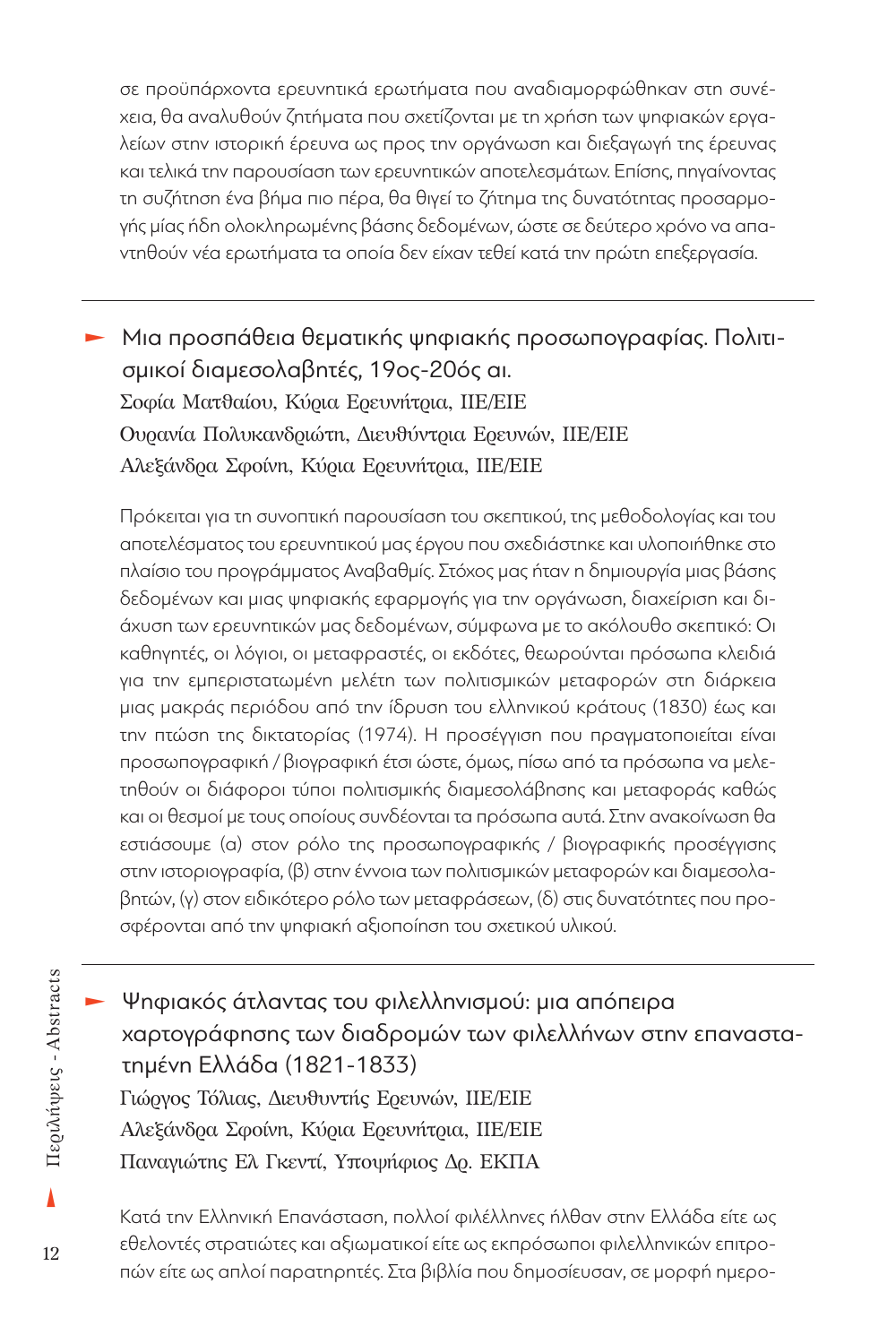λογιακών καταγραφών, απομνημονεύματων είτε ακόμη επιστολών, περιγράφουν τη διαδρομή τους από το σημείο αναχώρησης, την άφιξή τους στην Ελλάδα, τις μετακινήσεις τους στις πόλεις και τα χωριά. Περιγράφουν τη φύση, τον χώρο και τους ανθρώπους, γενικά την κατάσταση των πραγμάτων στην επαναστατημένη Ελλάδα, καθώς και τις δικές τους παρατηρήσεις και απόψεις για τα πράγματα. Αντικείμενο του έργου μας είναι η αποδελτίωση των φιλελληνικών κειμένων και η αποτύπωση των διαδρομών αυτών σε χάρτη, συνδέοντας τον τόπο με τα πρόσωπα, τα γεγονότα, τους θεσμούς, τις εκτιμήσεις, εν ολίγοις με όλα τα δεδομένα των αποδελτιώσεων. Η ανακοίνωση θα παρουσιάσει τα φελελληνικά κείμενα, τους στόχους του έργου και την πρακτική εφαρμογή του.

### ‣ Ψηφιακά εργαλεία και νέες προσεγγίσεις. Το βιογραφικό λεξικό ως χάρτης Κατερίνα Δέδε, Εντεταλμένη Ερευνήτρια, ΙΙΕ/ΕΙΕ

Η ανακοίνωση εστιάζει στη «συνάντηση» ενός παραδοσιακού εγχειρήματος, της συγκρότησης ενός βιογραφικού λεξικού, με τα σύγχρονα ψηφιακά εργαλεία. Εστιάζοντας στο κοινοβουλευτικό προσωπικό της πρώτης μετεμφυλιακής δεκαετίας, μεθοδολογικές επιλογές και ερωτήματα τροφοδοτούν αλλά και ανατροφοδοτούνται από τα νέα εργαλεία και παρέχουν τη δυνατότητα χαρτογράφησης των κοινοβουλίων μέσω του βιογραφικού λεξικού των 858 βουλευτών της περιόδου.

#### ► Opening or Closing: what does it mean to own data? Charlotte Roueché, Professor, Department of Classics/Centre for Hellenic Studies, King's College

This abstract, written in March 2020, may not reflect what I will say in October 2020. We are living through a period of both closing and opening borders. The processes of infection require the imposition of physical limits, which will often, although not always, be national frontiers. At eh same time we are exchanging information across borders with increasing intensity, and artificial barriers, such as copyright restrictions, under great pressure.

What are "my data"? My address? A photograph of me? A photograph of my house in Google Streetview? An ancient monument located in Greece is considered to belong to the Greek state; what is the status of a copy of a text written on that monument? Or a photograph of the monument? How many photographs of the Parthenon are in existence, and/or online? Should such data be locked up, and is it possible to do so? Will future generations remember us for our increasing openness, or for increasing constraints?

I look forward very much to discussing these and related questions with colleagues: I hope that in October we will be able to meet in person, and not remotely.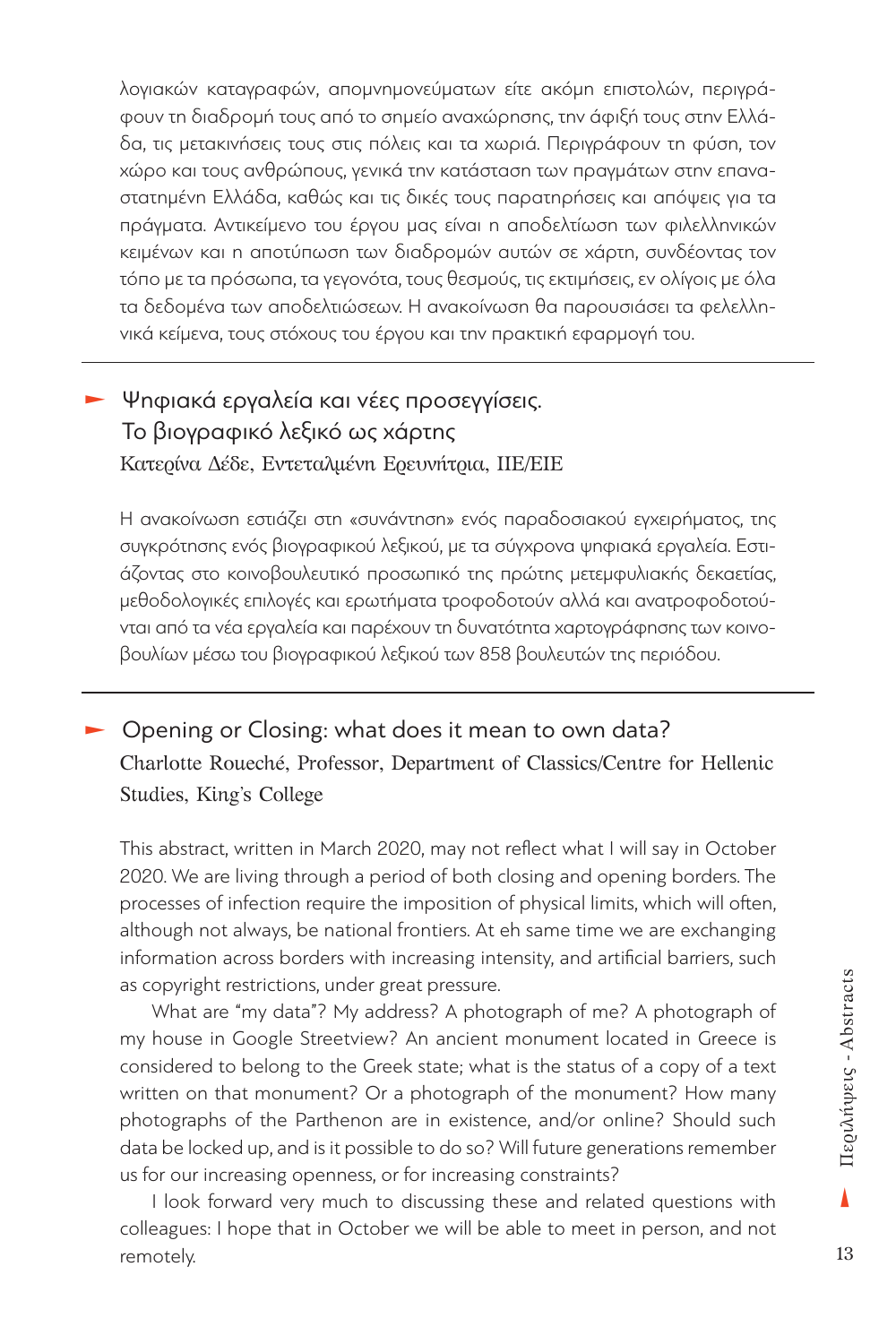‣ Ψηφιακή καταγραφή των πολεμικών συγκρούσεων σε βυζαντινά εδάφη 1204-1461. Η αξία του εγχειρήματος Ταξιάρχης Κόλιας, Ομότ. Καθηγητής ΕΚΠΑ Χρήστος Μακρυπούλιας, Δρ. Βυζαντινής Ιστορίας Γεώργιος Καρδαράς, Κύριος Ερευνητής, ΙΙΕ/ΕΙΕ

Πολλές σημαντικές συγκρούσεις που έλαβαν χώρα κατά τη βυζαντινή περίοδο έχουν γίνει αντικείμενο μελέτης. Επίσης μάχες που διεξήχθησαν κατά τα ύστερα χρόνια έχουν καταγραφεί και έως ένα βαθμό εξετασθεί. Το ηλεκτρονικό ευρετήριο που έχει δημιουργηθεί στο πλαίσιο του συγκεκριμένου έργου της Αναβαθμίδος αποσκοπεί στο να προσφέρει τη δυνατότητα της συγκριτικής προσέγγισης των πολεμικών γεγονότων και με τον τρόπο αυτόν να καταστήσει δυνατή ― στον βαθμό που τα δεδομένα των ιστορικών πηγών επιτρέπουν ― την εξαγωγή συμπερασμάτων για τη φύση των ενόπλων συγκρούσεων, το είδος και το μέγεθος των εμπλεκόμενων δυνάμεων, την τακτική, την ηγεσία, τη συχνότητα των αντιπαραθέσεων και, κυρίως, τον γεωγραφικό χώρο στον οποίο διεξήχθησαν. Η τοποθέτησή τους σε διαδραστικό ψηφιακό χάρτη και η μελέτη αυτού μπορεί να οδηγήσει σε διαπιστώσεις ως προς τη σημασία της γεωμορφολογίας για τα πολεμικά γεγονότα, αλλά και των οικονομικών και κοινωνικών προϋποθέσεων που διευκόλυναν ή όχι συγκρούσεις σε επιμέρους περιοχές και επηρέασαν την έκβαση τους. Ακόμη, το εν λόγω υλικό θα μπορούσε να είναι χρήσιμο για την ανίχνευση τυχόν επιπτώσεων του πολέμου επί του φυσικού και του δομημένου περιβάλλοντος μίας συγκεκριμένης θέσης.

 $\blacktriangleright$  Some case-studies on the interaction of digital humanities with Byzantine archaeology Anna Lambropoulou, Research Director, IHR/NHRF Anastasia G. Yangaki, Senior Researcher, IHR/NHRF

In the ever-growing interdisciplinary field of Digital Humanities, which is characterized by the application of information technology in the humanities disciplines, several projects have been realized in recent times aiming to promote research into Byzantine history and archaeology. Through a short introduction, characteristic examples of related digital applications shall be presented. The paper will then focus on the presentation and the detailed commentary of two specific case-studies developed by the Institute of Historical Research of the National Hellenic Research Foundation in the course of the "Anavathmis" research project. These are both based on already published written and archaeological sources and the inventoried material seeks to present in open access and through the use of digital mapping information on the occurrence of spe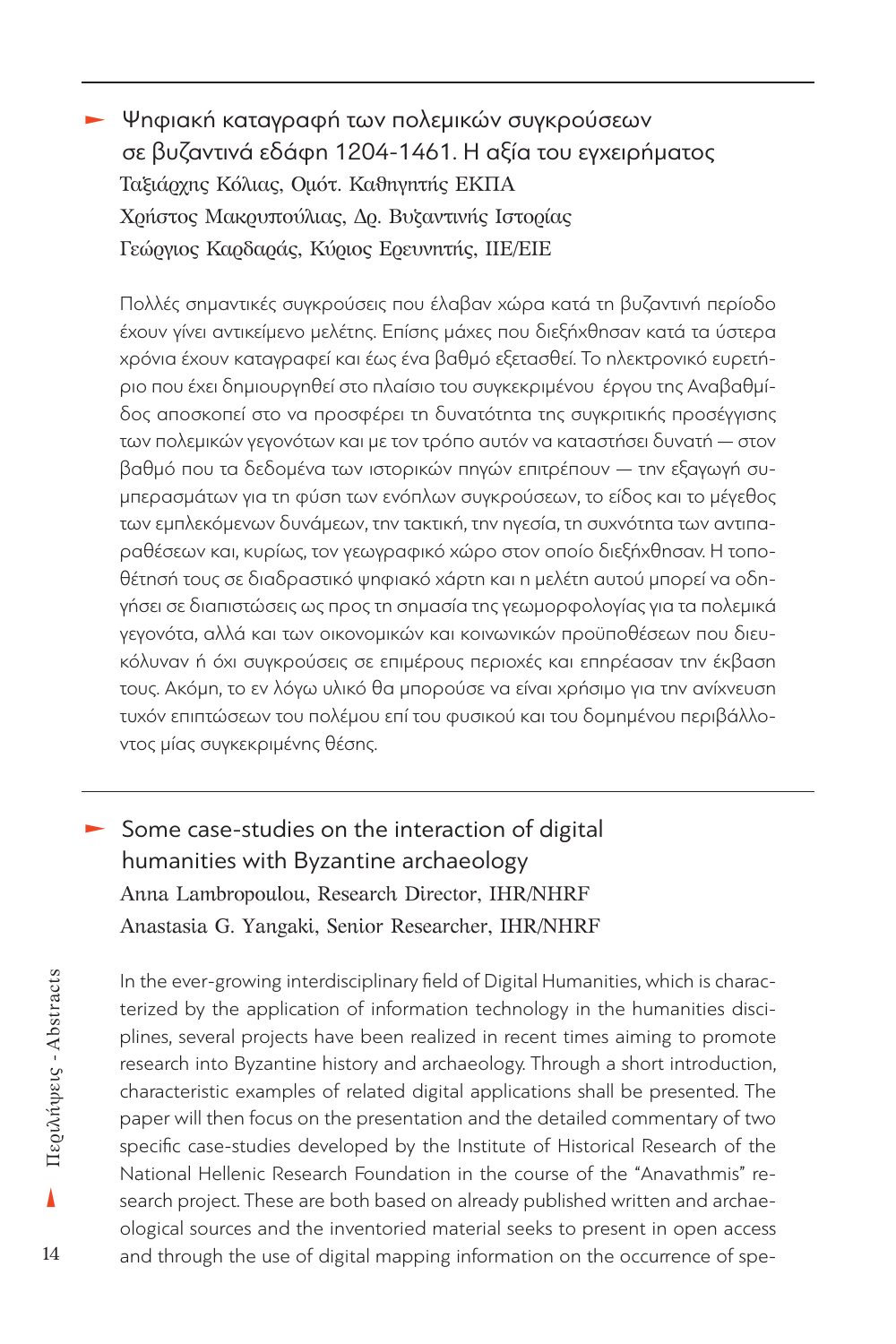cific raw materials, primary and secondary products in sites of the Peloponnese and/or Crete during the Byzantine period. Specific challenges in the course of their implementation as well as remarks on their scope and expected utility will be discussed.

‣ Χαρτογραφώντας τις Αρχαιότητες των Αθηνών: Μια ψηφιακή ανάγνωση των σωστικών ανασκαφών Μαρία Καραγιαννοπούλου, Aρχαιολόγος, Δίπυλον Μαρία Πηγάκη, Χαρτογράφος, Δίπυλον Ορέστης Γουλάκος, Αρχαιολόγος, Δίπυλον

Η γνώση μας για το παρελθόν της Αθήνας βασίζεται σε συγκεκριμένους αρχαιολογικούς χώρους και συστηματικά ανασκαμμένα μνημεία, αναγνωρίσιμα και καλά μελετημένα, όπως η Ακρόπολη και η Αρχαία Αγορά. Εκτός όμως από αυτούς τους χώρους υπάρχει και η αρχαία πόλη. Ποιος ήταν ο ιστός της; Τι έφεραν στο φως οι μεγάλες ανασκαφές για τα δημόσια έργα και οι εκατοντάδες επεμβάσεις σε οικόπεδα ιδιωτών; Με στόχο να στραφεί η έρευνα προς τις λεγόμενες σωστικές ανασκαφές και την αστική αρχαιολογία, το Δίπυλον δημιούργησε μία λειτουργική ψηφιακή πλατφόρμα (WEBGIS) για τη απεικόνιση σε χάρτη του συνόλου των διάσπαρτων αρχιτεκτονικών καταλοίπων. Καλύπτει μια περιοχή συνολικής έκτασης 6.700 στρεμμάτων περιλαμβάνοντας τον εντός των τειχών χώρο και μια ζώνη 500 μ. γύρω από αυτά. Το έργο αυτό σκοπεύει να αναδείξει ιστορικές όψεις μιας άγνωστης μέχρι σήμερα Αθήνας παρέχοντας για πρώτη φορά μια εύληπτη και συνολική εικόνα των αρχιτεκτονικών καταλοίπων που ήρθαν στο φως και να προβάλλει στην επιστημονική κοινότητα, αλλά και στο ευρύ κοινό αρχαιολογικές πληροφορίες για τα αφανή μνημεία που κρύβονται κάτω από τη σύγχρονη πόλη.

‣ ArchaeoCosmos. Ιστορική Γεωγραφία της Μεσογείου και της Εγγύς Ανατολής από την Προϊστορική Εποχή έως και την Ύστερη Αρχαιότητα Κωνσταντίνος Κοπανιάς, Αναπλ. Καθηγητής Αρχαιολογίας Ανατολικής Μεσογείου, ΕΚΠΑ Δημήτρης Πλάντζος, Αναπλ. Καθηγητής Κλασικής Αρχαιολογίας, ΕΚΠΑ

Από το 2017 και εξής στο Τμήμα Ιστορίας και Αρχαιολογίας του ΕΚΠΑ έχει συγκροτηθεί ερευνητική ομάδα με στόχο την δημιουργία νέων ψηφιακών πόρων σχετικά με την Ιστορική Γεωγραφία. Το 2020 η συγκεκριμένη δράση εντάχθηκε στο Κέντρο Αριστείας «Ψηφιακές Ανθρωπιστικές Επιστήμες» του ΕΚΠΑ με τίτλο: «ArchaeoCosmos. Ιστορική Γεωγραφία της Μεσογείου και της Εγγύς Ανατολής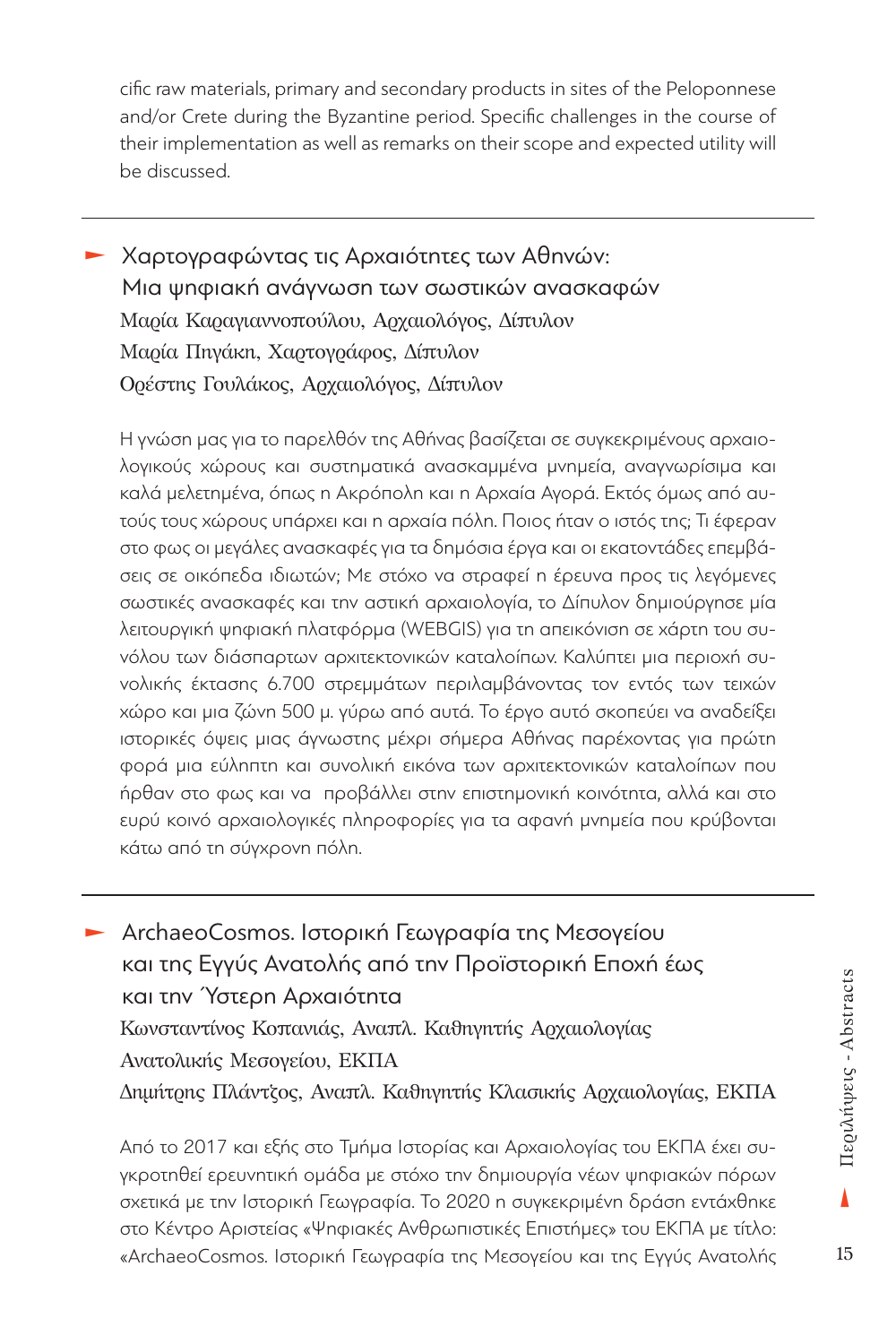από την Προϊστορική Εποχή έως και την Ύστερη Αρχαιότητα». Στο πλαίσιο του ArchaeoCosmos έχει ήδη δημιουργηθεί μία βάση δεδομένων σε PostgreSQL, η οποία φιλοξενείται σε έναν Virtual Server, έτσι ώστε να είναι δυνατή η συνεργατική χρήση της. Στην βάση δεδομένων έχουν καταχωρηθεί ήδη αρχαιολογικές και γεωγραφικές πληροφορίες σχετικά με 33.669 αρχαιολογικές θέσεις, 669 περιοχές, 1.101 εθνώνυμα, 3.874 θέσεις φυσικού περιβάλλοντος (βουνά, λίμνες, ποταμοί κ.ά.), καθώς και 14.549 σημεία ενδιαφέροντος από την ευρύτερη περιοχή της Μεσογείου και της Εγγύς Ανατολής. Κύριος στόχος του προγράμματος είναι η δημιουργία μίας Ψηφιακής Πύλης, όπου θα καθίσταται προσβάσιμος ο διαδραστικός χάρτης και το περιεχόμενο της βάσης δεδομένων στην ευρύτερη ακαδημαϊκή και εκπαιδευτική κοινότητα, καθώς και το ευρύτερο κοινό μέσω ειδικών φίλτρων.

#### **EXECT** Digitizing Roman Attica: An Interdisciplinary Project Vyron Antoniadis, Associate Researcher, IHR/NHRF Pavlos Karvonis, Research Collaborator, Academy of Athens

Attica, as the extensive territory of Athens, has been the subject of many important studies for the Geometric, Archaic and Classical Periods. Conversely, for the Roman Period, most of the experts focus on the monumental sites of the capital, especially the Agora. Roman Attica remains a terra incognita. From the beginning of the discipline of archaeology, antiquarians and archaeologists had sporadically detected a Roman phase on major Attic sites such as the fortified city of Rhamnus, or the sanctuary of Artemis at Brauron. None of them, however, has produced a synthesis of the Roman Period of Attica.

The aim of this paper is to present a project which reassess the importance of Attica for the history and archaeology of Roman Greece. This interdisciplinary project aims to study from an archaeological, historical and spatial point of view where and how the population of Attica, beyond Athens, lived in the Roman Period. This will be the first major synthesis on Roman Attica examining all possible types of habitation ranging from rural installations and coastal villages, to semi-urban centres.

GIS technology will be an essential tool for this study. This innovative approach is needed for a series of different reasons: First of all, the best maps ever produced for Attica, date to the late 19th century. Second, the vast number of sites excavated over the last sixty years which date to the Roman Period have never been analytically displayed on a map. The RA project will catalogue and analyse all these published sites in various maps with the aid of geospatial technologies. Heatmaps will visualise statistical data such as the density of these sites. The elevation of each site in relation with farming and pastoral production will also be considered. Further, the ability of GIS to organise and analyse archaeological products is a great benefit for a historical synthesis.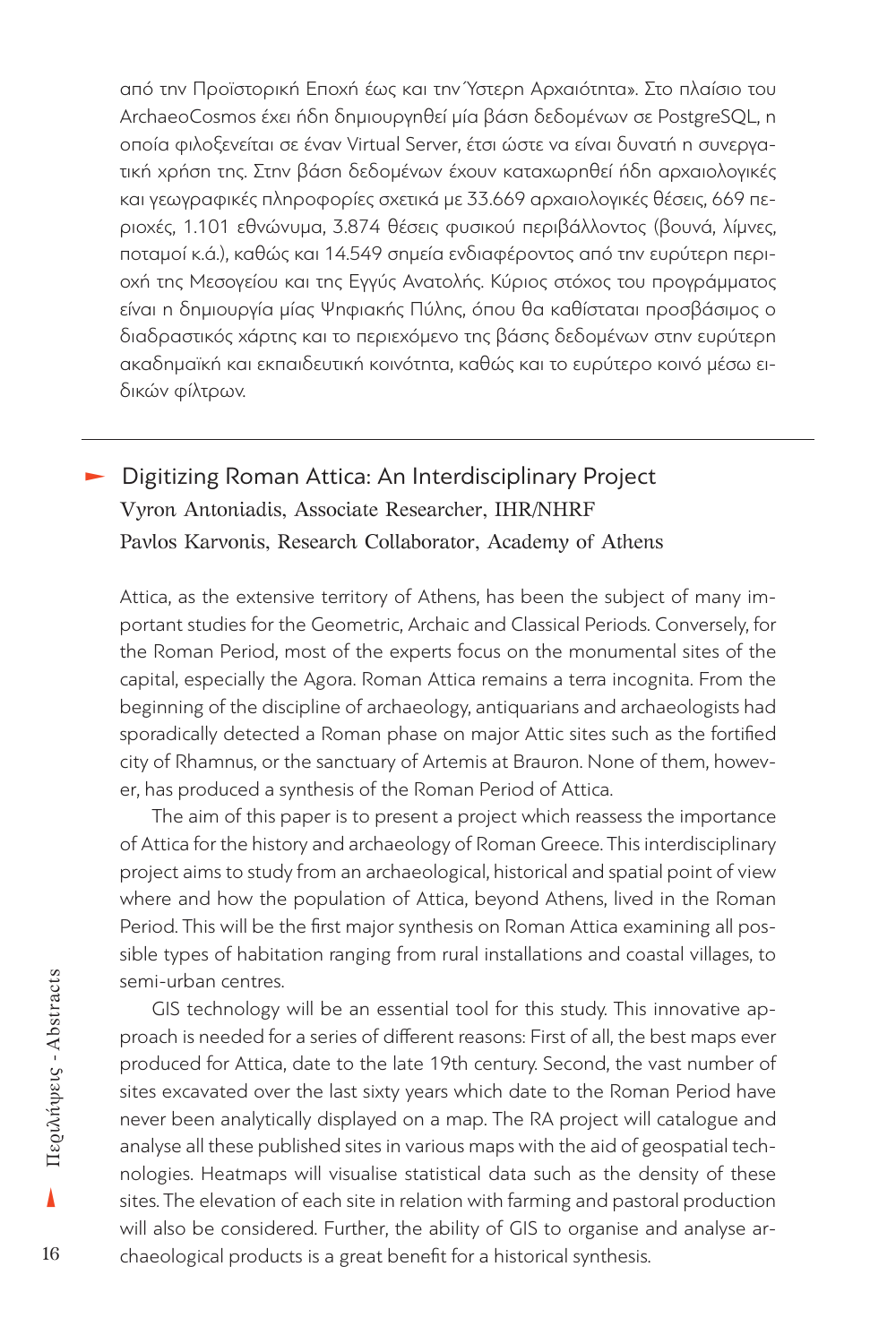‣ Η δημιουργία υποδομών ως ερευνητική δυνατότητα: Ψηφιακή καταγραφή και συγκριτική αξιοποίηση των δεδομένων για την ήμερη και άγρια πανίδα στον ελλαδικό χώρο κατά τη βυζαντινή περίοδο Μαρία Λεοντσίνη, Κύρια ερευνήτρια, ΙIΕ/ΕΙΕ Κέλλυ Μαυρομμάτη, Μεταδιδακτορική Ερευνήτρια ΕΚΠΑ Άννα Σκλαβενίτη, Δρ. Μεσαιωνικής Ελληνικής Φιλολογίας, συνεργάτις ΙIΕ/ΕΙΕ Δημήτρης Αγορίτσας, Δρ Βυζαντινής Ιστορίας

To έργο έχει προβεί σε μια πρώτη συγκέντρωση και καταγραφή σε ηλεκτρονική βάση δεδομένων πληροφοριών για την ήμερη και άγρια πανίδα στον ελλαδικό χώρο από γραπτές πηγές, ώστε να είναι δυνατή η σύγκρισή τους με συναφή στοιχεία προερχόμενα από άλλους κλάδους (αρχαιολογία, βιοαρχαιολογία κ.ά.), και με σκοπό να μελετηθούν οι επιδράσεις των τοπικών συνθηκών και η ανθρωπογενής παρέμβαση σε σχέση με την παρουσία της πανίδας στον ελλαδικό χώρο. Η αλληλεπίδραση των κοινωνικών αλλαγών και των περιβαλλοντικών φαινομένων αποτελεί μια σύγχρονη πρόκληση στον χώρο των ιστορικών επιστημών, καθώς η περιβαλλοντική ιστορία έχει εξελιχθεί σε ένα πεδίο έρευνας, που βασίζεται στη συγκριτική μεθοδολογική και θεωρητική αξιοποίηση της πληροφορίας για την οργάνωση του χώρου, μελετώντας τις παλαιοκλιµατικές αλλαγές και τα κατάλοιπα της χλωρίδας και την πανίδας, σε συνάφεια με τις κοινωνικές, πολιτιστικές, οικονομικές και πολιτικές εξελίξεις που επηρέασαν την ανθρωπογενή παρέμβαση στο περιβάλλον.

Επειδή τα δεδομένα της διεπιστημονικής έρευνας παραμένουν αποσπασματικά κρίθηκε ως πιο πρόσφορη η καταγραφή του διαθέσιμου υλικού σε βάση δεδομένων με κύριο άξονα τη γεωγραφική κατανομή, συνοδευόμενη με στοιχεία σε επιλεγμένα πεδία αναζήτησης με βάση το είδος της πανίδας, την παραγωγική διαδικασία και τον χρόνο της μαρτυρίας στοχεύοντας: α) στην τεκμηρίωση των πρακτικών εκμετάλλευσης και των παραγωγικών δυνατοτήτων του ζωικού κεφαλαίου, β) στην ανάδειξη της θέσης του συνόλου των ζωικών ειδών στα οικολογικά χαρακτηριστικά του ελλαδικού χώρου, με την προοπτική να αξιολογηθεί η σημασία τους στο οικοσύστημα της Ανατολικής Μεσογείου και γ) στην καταγραφή νοοτροπιών και αντιλήψεων για το φυσικό περιβάλλον και τη θέση της πανίδας σε αυτό. Η γεωγραφική κατανομή της πανίδας οργανώνεται και προβάλλεται σε ψηφιακό χάρτη, ενώ το περιεχόμενο της ιστορικής πληροφόρησης προσφέρεται με τρόπο που καθιστά ευχερέστερη τη μελέτη και την αποθήκευση του υλικού από τον χρήστη, συνδυάζοντας εργαλεία και υποδομές που προσφέρονται από την ιστορική έρευνα και την τεχνολογία. Η ψηφιακή πύλη του έργου φιλοδοξεί να χρησιμεύσει ως εργαλείο υποδομής για την ιστορική και αρχαιολογική έρευνα, προσφέροντας στους ειδικούς (ιστορικούς, αρχαιολόγους, μελετητές της ιστορίας του κλίματος κλπ.), στους εκπαιδευτικούς και στο ευρύ κοινό συστηματικές επισκοπήσεις για το θέμα και βιβλιογραφία, για την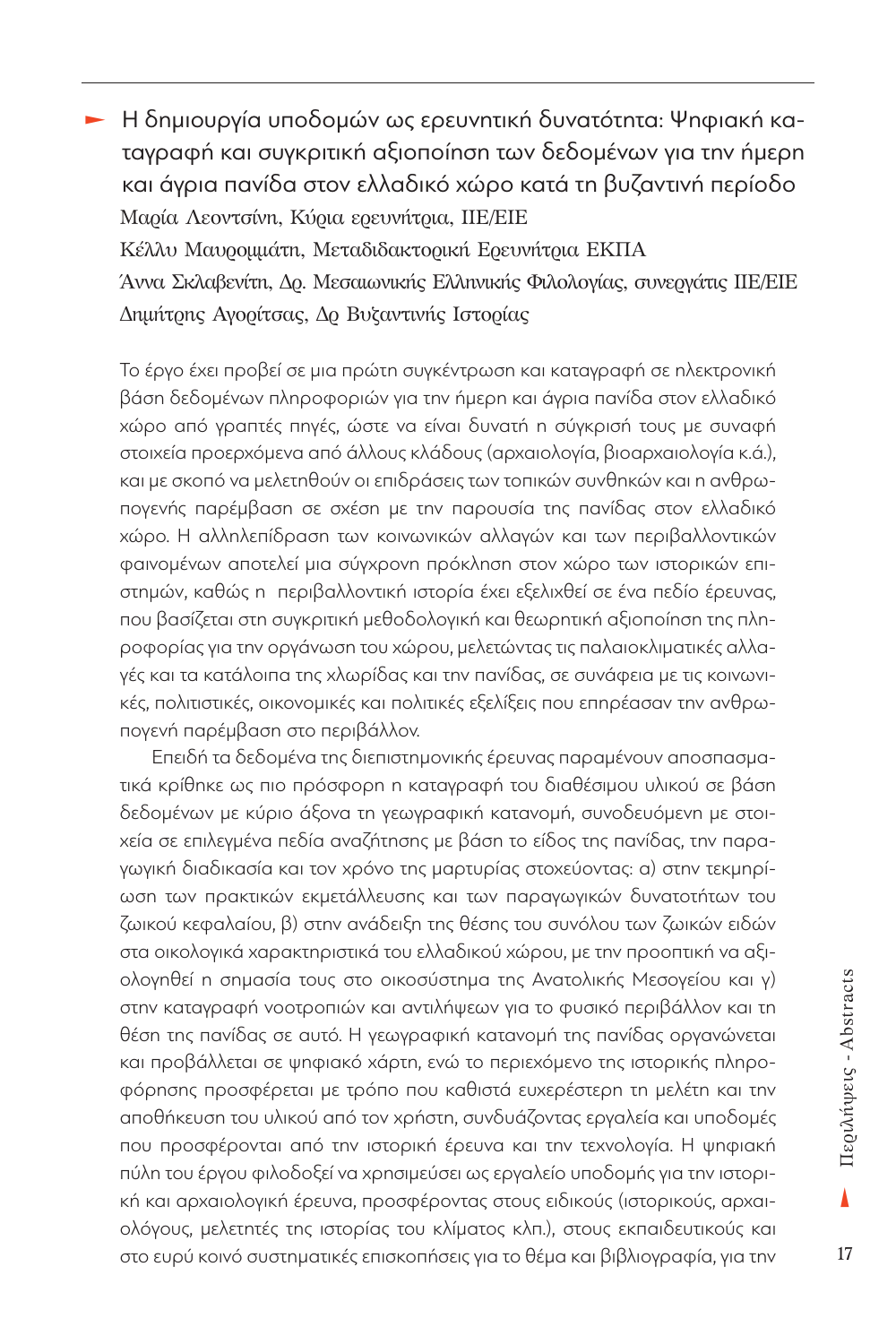όσο το δυνατόν πιο εμπερίστατη πλαισίωση των ψηφιακών δεδομένων σχετικά με τη διαχείριση και εκμετάλλευση της πανίδας στο Βυζάντιο.

‣ Ψηφιακές ανθρωπιστικές σπουδές και γεωγραφικά συστήματα πληροφοριών. Ερευνητικά και μεθοδολογικά ερωτήματα για το οικιστικό δίκτυο της Πελοποννήσου στην Επανάσταση Μιχάλης Φέστας, Υποψήφιος Δρ. Νεότερης Ιστορίας ΕΚΠΑ, Συνεργάτης ΙΙΕ/ΕΙΕ

Προϊόν της συνάντησης των υπολογιστικών τεχνολογιών με τις πειθαρχίες των ανθρωπιστικών επιστημών, τα Digital Humanities μετασχηματίζουν τον τρόπο που διεξάγεται η έρευνα και η διδασκαλία τους, παρέχοντας παράλληλα νέους τρόπους διάχυσης της επιστημονικής γνώσης στο μη εξειδικευμένο κοινό. Ανάμεσα στις δυνατότητες που προσφέρουν οι υπολογιστικές τεχνολογίες, οι εφαρμογές της ψηφιακής χαρτογραφίας καθίστανται πολλαπλά χρήσιμες για την ιστορική έρευνα, τόσο μέσω της οπτικοποίησης δεδομένων και της δημιουργίας θεματικών χαρτών, όσο και της δυνατότητας επεξεργασίας μεγάλου όγκου δεδομένων.

Ειδικότερα για μελέτες που αφορούν στην ιστορική γεωγραφία και δημογραφία του ελληνικού χώρου στα νεότερα χρόνια, οι εφαρμογές της ψηφιακής χαρτογραφίας αποτελούν συστατικό στοιχείο της έρευνας. Με την παρούσα ανακοίνωση θα επιχειρηθεί να τεθούν ερευνητικά και μεθοδολογικά ζητήματα αναφορικά με τη μελέτη του δικτύου των οικισμών της Πελοποννήσου στα χρόνια της Επανάστασης. Θέτοντας στο επίκεντρο της έρευνας την αποτύπωση σε ψηφιακό χαρτογραφικό περιβάλλον των δημογραφικών δεδομένων που εντοπίζονται σε ιστορικές πηγές, θα εξεταστούν ζητήματα οργάνωσης της πληροφορίας και θα διερευνηθεί η δυνατότητα αξιοποίησης της έρευνας, τόσο στο πλαίσιο της επιστημονικής κοινότητας, όσο και για το ευρύ κοινό, αναφορικά με μια σειρά από ερωτήματα. Ενδεικτικά αναφέρονται η αποτύπωση οικιστικών και πληθυσμιακών δεδομένων, η χωρική κατανομή εθνοπολιτισμικών ομάδων και η χαρτογράφηση των διοικητικών ορίων των επαρχιών.

#### ‣ ToposText: Democratizing the Greco-Roman Classics through Loosely Structured Data Brady Kiesling, Ancient Historian, ToposText

ToposText is a tool to make the primary sources for ancient topography, history, and mythology freely accessible to users *επί τόπου*, in manageable doses, while encouraging serendipitous contact with ancient Greek culture.

Had I known anything about Digital Humanities, ToposText would never have happened. Crucial obstacles include the lack of easily intelligible ontology

18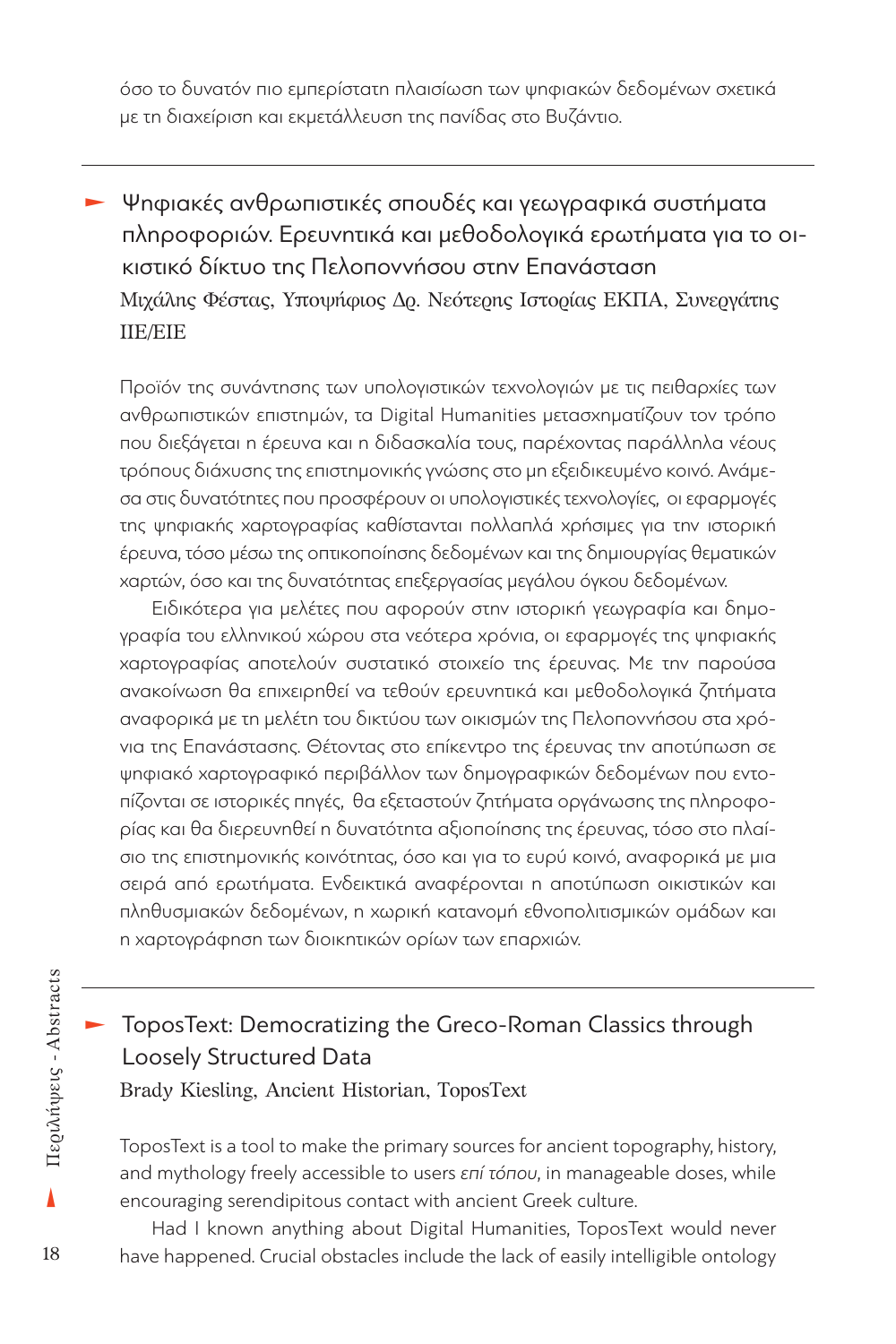and metadata models to follow; superstitious fear of intellectual property rights; and terror of publishing data lest someone else do something interesting with it. Key organizations are wedded to printed volumes with negligible circulation, when online formats are much more useful.

A current goal of ToposText is to enrich the Wikipedia open data ecosystem, an easily learned, sustainable, and highly democratic means of making available huge quantities of structured data. Scholarly projects should measure their utility in part by the ability to contribute high-quality data to existing mechanisms for putting information in the hands of actual users.

#### ‣ Ψηφιακές διαδρομές. Περπατώντας στα χνάρια των προσφύγων του 1922 Ελένη Κυραμαργιού, Μεταδιδακτορική Ερευνήτρια ΙΙΕ/ΕΙΕ

Το 2022 θα συμπληρωθούν 100 χρόνια από την Μικρασιατική καταστροφή. Η ήττα του Ελληνικού στρατού, η υπογραφή της Συνθήκης της Λωζάνης και η επακόλουθη ανταλλαγή των πληθυσμών είναι εμβληματικές στιγμές σε μια μακρά περίοδο πληθυσμιακών μετακινήσεων. Στο ΙΙΕ/ΕΙΕ έχουν υλοποιηθεί και βρίσκονται εν εξελίξει μια σειρά ερευνητικών προγραμμάτων που σχετίζονται με την προσφυγική εγκατάσταση.

Στο πλαίσιο των προγραμμάτων αυτών βασικό μέλημα μας αποτελεί η ανάδειξη της προσφυγικής εμπειρίας, η επικοινωνία των προσωπικών και οικογενειακών ιστοριών που ο καθένας και η καθεμία θέλει να μοιραστεί με τους ερευνητές καθώς και η επαφή των κατοίκων και των επισκεπτών των πόλεων με την ιστορία του τόπου.

Στην παρούσα ανακοίνωση, με επίκεντρο την ερευνητική εμπειρία και το τεκμηριωτικό υλικό που έχει συγκεντρωθεί μέσα σε όλη αυτή τη μακρόχρονη επιστημονική δραστηριότητα, θα αναδείξουμε τα πολλαπλά οφέλη των νέων τεχνολογιών στην υλοποίηση των συγκεκριμένων έργων και κυρίως θα εστιάσουμε στο πώς οι νέες τεχνολογίες μας επιτρέπουν όχι μόνο να πραγματοποιήσουμε την έρευνα αλλά να την διαχύσουμε στο πλατύ κοινό με αποτέλεσμα τη συνεχή χρήση και αξιοποίηση των ευρημάτων αυτών.